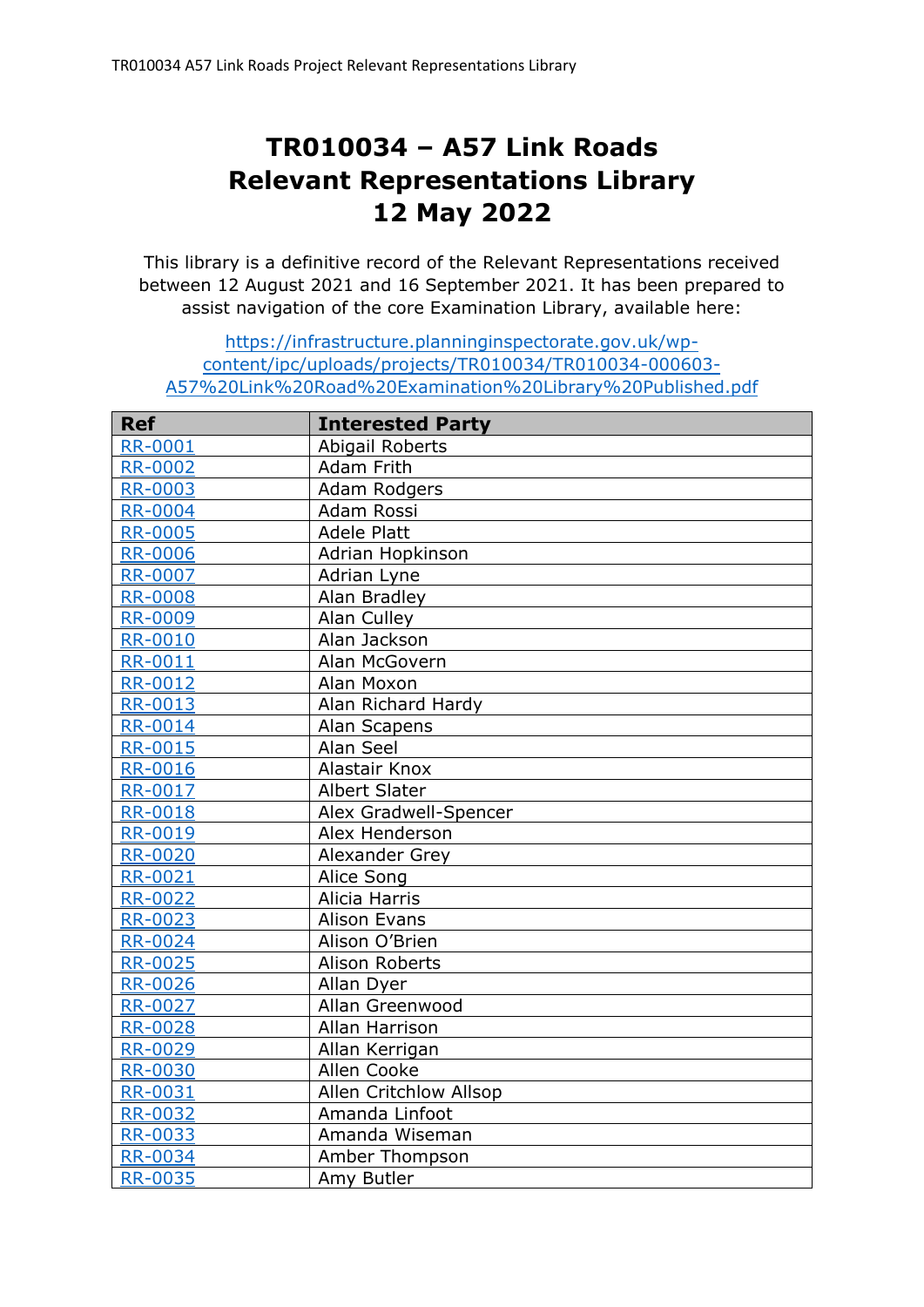| <b>RR-0036</b> | Andrea Lomax            |
|----------------|-------------------------|
| <b>RR-0037</b> | Andrew Barker           |
| <b>RR-0038</b> | Andrew Byford           |
| <b>RR-0039</b> | Andrew Eyre             |
| <b>RR-0040</b> | Andrew Gillooly         |
| RR-0041        | <b>Andrew Hamilton</b>  |
| <b>RR-0042</b> | <b>Andrew Harrison</b>  |
| <b>RR-0043</b> | Andrew Lee              |
| <b>RR-0044</b> | <b>Andrew Mannix</b>    |
| <b>RR-0045</b> | <b>Andrew McCallum</b>  |
| <b>RR-0046</b> | <b>Andrew Nichols</b>   |
| RR-0047        | Andrew Payne            |
| <b>RR-0048</b> | <b>Andrew Tickle</b>    |
| <b>RR-0049</b> | Andrew Webber           |
| <b>RR-0050</b> | Andy Booth              |
| <b>RR-0051</b> | Andy Howell             |
| <b>RR-0052</b> | <b>Andy Mannix</b>      |
| <b>RR-0053</b> | Andy Wallace            |
| <b>RR-0054</b> | Angela Dale             |
| <b>RR-0055</b> | Angela Griffiths        |
| <b>RR-0056</b> | Anita Byrne             |
| <b>RR-0057</b> | Anita Carr              |
| <b>RR-0058</b> | Anita Moss              |
| <b>RR-0059</b> | Anita Pickup            |
| RR-0060        | Ann Lucas               |
| <b>RR-0061</b> | Ann Oliver              |
| <b>RR-0062</b> | Anna Girolami           |
| RR-0063        | Anna Smith              |
| <b>RR-0064</b> | <b>Anne Blears</b>      |
| <b>RR-0065</b> | Anne Cawthorn           |
| <b>RR-0066</b> | Anne Coackley           |
| <b>RR-0067</b> | Anne Lomax              |
| RR-0068        | Anne Parkin             |
| <b>RR-0069</b> | Anne Robinson           |
| <b>RR-0070</b> | Anne Worrall            |
| RR-0071        | <b>Annette Scullion</b> |
| RR-0072        | Anthony Brocklebank     |
| RR-0073        | Anthony Coar            |
| RR-0074        | Anthony Gadsby-Mace     |
| RR-0075        | Anthony Hague           |
| RR-0076        | Anthony Hall            |
| <b>RR-0077</b> | Anthony Hannan          |
| RR-0078        | Anthony Holt            |
| RR-0079        | Anthony Patrick Roper   |
| <b>RR-0080</b> | Anthony Rae             |
| RR-0081        | Anthony Rodrigues       |
| <b>RR-0082</b> | Antony Bruce            |
| RR-0083        | Antony Mckeown          |
| <b>RR-0084</b> | Arran Burgreave         |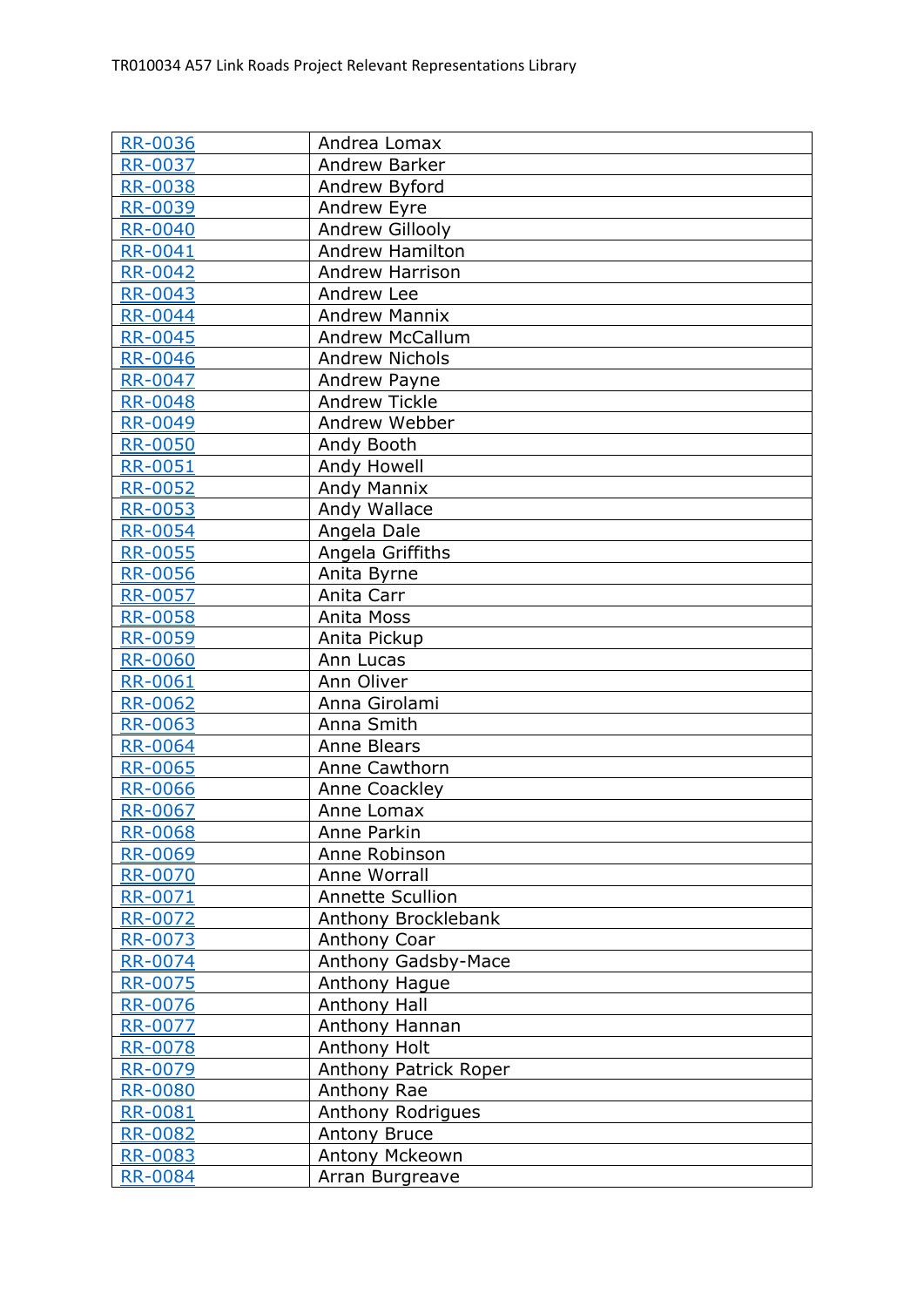| <b>RR-0085</b> | Arthur Stanway                        |
|----------------|---------------------------------------|
| <b>RR-0086</b> | Ashley Hannay                         |
| <b>RR-0087</b> | <b>Austin Milner</b>                  |
| <b>RR-0088</b> | <b>B.Tynan</b>                        |
| <b>RR-0089</b> | Bamford with Thornhill Parish Council |
| <b>RR-0090</b> | Barbara Helm                          |
| <u>RR-0091</u> | Barry Burney                          |
| <b>RR-0092</b> | <b>Barry Cargill</b>                  |
| <b>RR-0093</b> | Barry Ward                            |
| <b>RR-0094</b> | <b>Bartek Verde</b>                   |
| <b>RR-0095</b> | Ben Hodgkinson                        |
| RR-0096        | Benjamin Powell                       |
| <b>RR-0097</b> | <b>Bernadette Barlow</b>              |
| <b>RR-0098</b> | <b>Beverley Conway</b>                |
| <b>RR-0099</b> | <b>Beverley Vernon</b>                |
| <b>RR-0100</b> | <b>Bill Jubb</b>                      |
| RR-0101        | <b>Brenda Cooke</b>                   |
| RR-0102        | <b>Brian Boakes</b>                   |
| RR-0103        | Brian Johnson                         |
| <b>RR-0104</b> | <b>Brian Mallalieu</b>                |
| RR-0105        | <b>Brian Moorhouse</b>                |
| RR-0106        | <b>British Mountaineering Council</b> |
| RR-0107        | <b>Bryan McGee</b>                    |
| RR-0108        | Bryan Michael Nield                   |
| RR-0109        | C Richardson                          |
| <b>RR-0110</b> | Cadent Gas Limited WITHDRAWN          |
| RR-0111        | Callum Convery                        |
| RR-0112        | Cameron Walker                        |
| <b>RR-0113</b> | Campaign for National Parks           |
| <b>RR-0114</b> | Captain Gordon F Rowley               |
| RR-0115        | Carina Humberstone                    |
| RR-0116        | Carl Askham                           |
| <b>RR-0117</b> | Carl Scrimshaw                        |
| RR-0118        | Carol Beckett                         |
| RR-0119        | Carol Ripley                          |
| <b>RR-0120</b> | Caroline Gilbert                      |
| RR-0121        | Caroline Wilkinson                    |
| RR-0122        | Cassandra Anderson                    |
| RR-0123        | <b>Catherine Coombes</b>              |
| <b>RR-0124</b> | <b>Charles Copestake</b>              |
| RR-0125        | Charles Reade-Jahn                    |
| RR-0126        | <b>Charlotte Farrell</b>              |
| RR-0127        | Charlotte George                      |
| RR-0128        | Charlotte Greenough                   |
| <b>RR-0129</b> | Cherryl Forbes                        |
| RR-0130        | Cheryl Morrell                        |
| RR-0131        | Chris Bangs                           |
| RR-0132        | Chris Cuff                            |
| RR-0133        | Chris Hallam                          |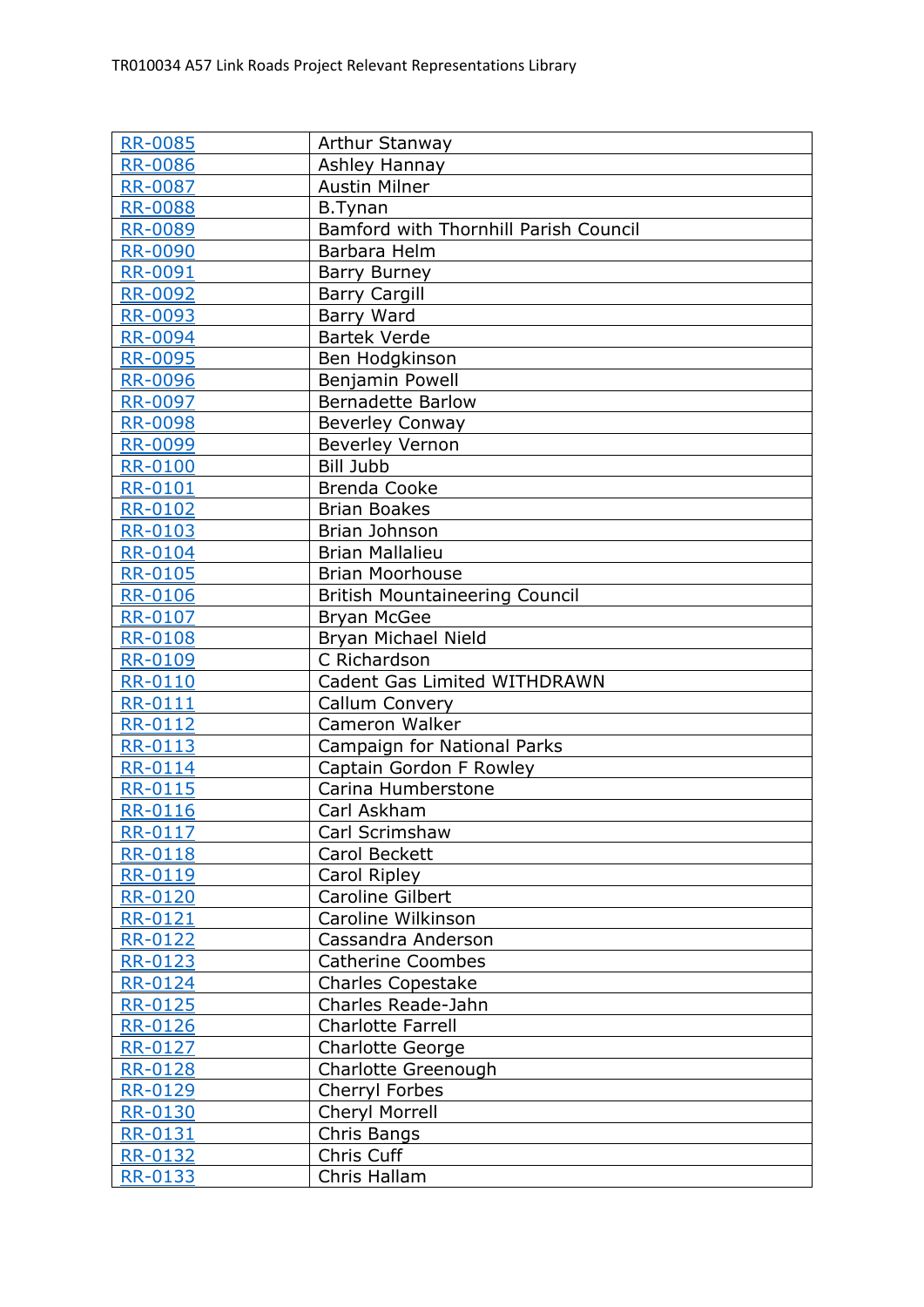| <b>RR-0134</b>            | <b>Chris Hazelhurst</b>                            |
|---------------------------|----------------------------------------------------|
| <b>RR-0135</b>            | Chris Howarth                                      |
| RR-0136                   | Chris Lomas                                        |
| <b>RR-0137</b>            | Chris Naughton                                     |
| RR-0138                   | Chris Naughton                                     |
| RR-0139                   | Chris Nelson                                       |
| <b>RR-0140</b>            | Chris nelstrop                                     |
| RR-0141                   | Chris Sizeland                                     |
| <b>RR-0142</b>            | Chris Wilding                                      |
| RR-0143                   | Chris Wood                                         |
| <b>RR-0144</b>            | Christine Abrams                                   |
| <b>RR-0145</b>            | <b>Christine Brandreth</b>                         |
| RR-0146                   | <b>Christine Hazlehurst</b>                        |
| RR-0147                   | Christine Holden                                   |
| <b>RR-0148</b>            | Christine Johnson                                  |
| <b>RR-0149</b>            | Christine Jolly                                    |
| <b>RR-0150</b>            | Christine Ord                                      |
| <b>RR-0151</b>            | Christine Osborne                                  |
| RR-0152                   | <b>Christine Tootell</b>                           |
| <b>RR-0153</b>            | Christopher Bolton                                 |
| RR-0154                   | Christopher Carre                                  |
| RR-0155                   | Christopher Davis                                  |
| RR-0156                   | Christopher Halpin                                 |
| RR-0157                   | Christopher Vincent Halpin                         |
| RR-0158                   | Christopher Webster                                |
| RR-0159                   | <b>Claire Rimmer</b>                               |
| <b>RR-0160</b>            | Clare Hughes                                       |
| RR-0161                   | Climate Emergency Planning and Policy              |
| <b>RR-0162</b>            | <b>Clive Easteal</b>                               |
| RR-0163<br><b>RR-0164</b> | Colin Ball                                         |
|                           | Colin Cram                                         |
| RR-0165                   | Colin Iddles                                       |
| RR-0166<br>RR-0167        | Colin Morris<br>Colin O'Flaherty                   |
| RR-0168                   | Coral Crossley                                     |
| RR-0169                   | CPRE Lancashire, Liverpool City Region and Greater |
|                           | Manchester                                         |
| <b>RR-0170</b>            | <b>CPRE Peak District and South Yorkshire</b>      |
| RR-0171                   | Craig Herbert                                      |
| RR-0172                   | Craig Johnson                                      |
| RR-0173                   | CS, JJ & WE Bower on behalf of CS, JJ & WE Bower   |
| RR-0174                   | CS, JJ & WE Bower on behalf of C Bower & Sons Ltd  |
| RR-0175                   | Joy Overall on behalf of D & J Overall             |
| RR-0176                   | D Mills                                            |
| RR-0177                   | Dan Reeds                                          |
| RR-0178                   | Daniel Cornwell                                    |
| RR-0179                   | Daniel Johnson                                     |
| RR-0180                   | Daniel Michael Bowdren                             |
| RR-0181                   | Daniel Trimmer                                     |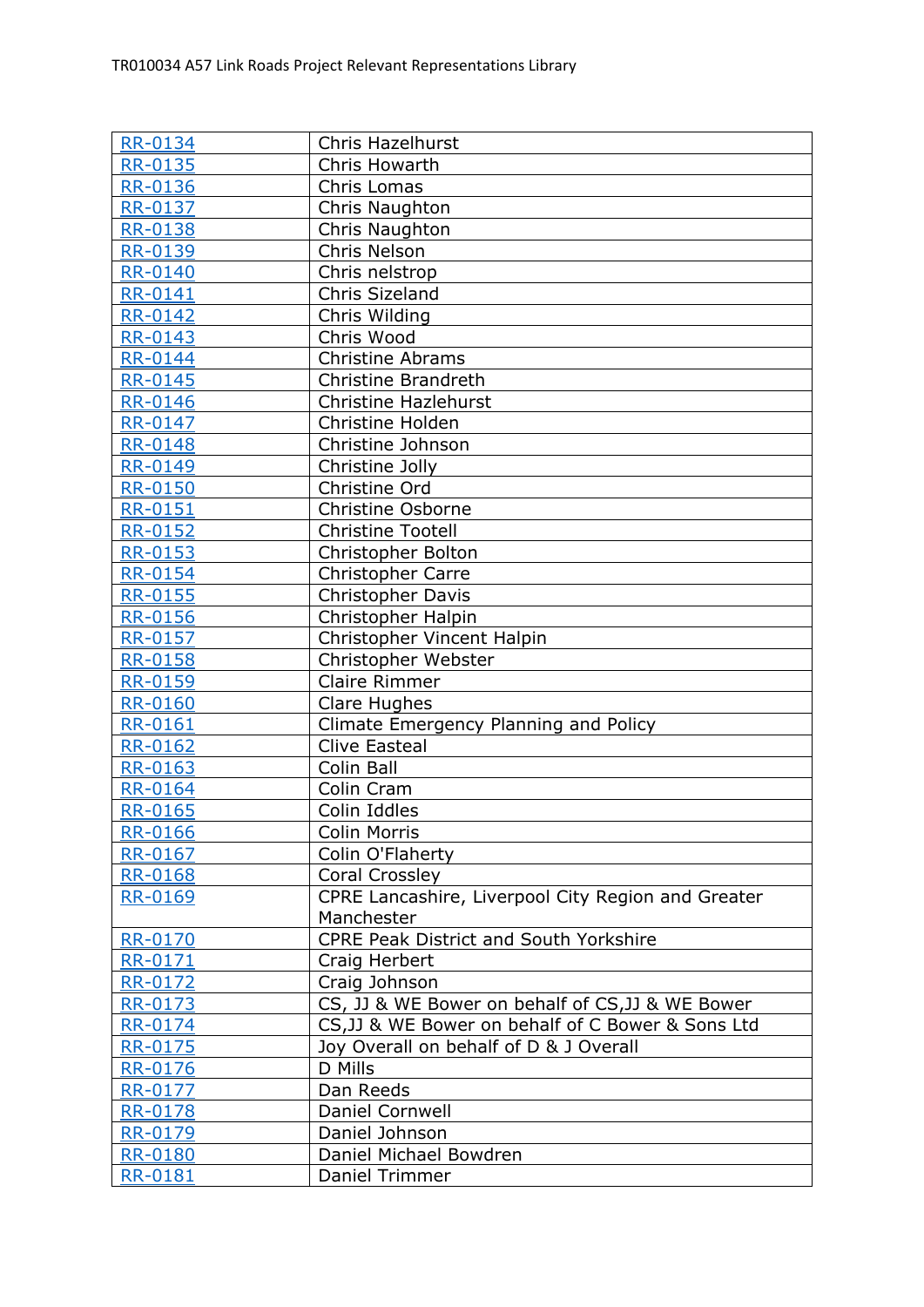| <b>RR-0182</b> | Daniel Wimberley     |
|----------------|----------------------|
| RR-0183        | Daniel Wood          |
| RR-0184        | Darrell Massey       |
| RR-0185        | Darren Brocklehurst  |
| RR-0186        | Darren Jones         |
| RR-0187        | Daryl Mullett        |
| <b>RR-0188</b> | Dave Brock           |
| <b>RR-0189</b> | Dave Burton          |
| <b>RR-0190</b> | David Andrew Ritchie |
| <b>RR-0191</b> | David Ashworth       |
| RR-0192        | David Atkinson       |
| RR-0193        | David Baines         |
| <b>RR-0194</b> | David Birch          |
| RR-0195        | David Blood          |
| <b>RR-0196</b> | David Bratley        |
| RR-0197        | David Brookes        |
| RR-0198        | David Clegg          |
| <b>RR-0199</b> | David Eglin          |
| <b>RR-0200</b> | David F May          |
| RR-0201        | David Flavell        |
| RR-0202        | David Franklin       |
| RR-0203        | David Hogg           |
| <b>RR-0204</b> | David John Ninnis    |
| RR-0205        | David Jones          |
| RR-0206        | David Kirkwood       |
| <b>RR-0207</b> | David Lenehan        |
| <b>RR-0208</b> | David Morgan         |
| RR-0209        | David Morton         |
| <b>RR-0210</b> | David O N James      |
| <b>RR-0211</b> | David O'Brien        |
| RR-0212        | David O'Connell      |
| RR-0213        | David Ormrod         |
| RR-0214        | David Pegg           |
| RR-0215        | David Ripley         |
| RR-0216        | David Roberts        |
| RR-0217        | David Scott          |
| RR-0218        | David Sheppard       |
| RR-0219        | David Spiers         |
| <b>RR-0220</b> | David Stirk          |
| RR-0221        | David Townsley       |
| RR-0222        | David Wade           |
| RR-0223        | David Walker         |
| RR-0224        | David Wetters        |
| <u>RR-0225</u> | David Willis         |
| RR-0226        | Dean Grantham        |
| <b>RR-0227</b> | Dean Owen            |
| RR-0228        | Dean Wilson          |
| RR-0229        | Debbie Seel          |
| <b>RR-0230</b> | Deborah J Apperley   |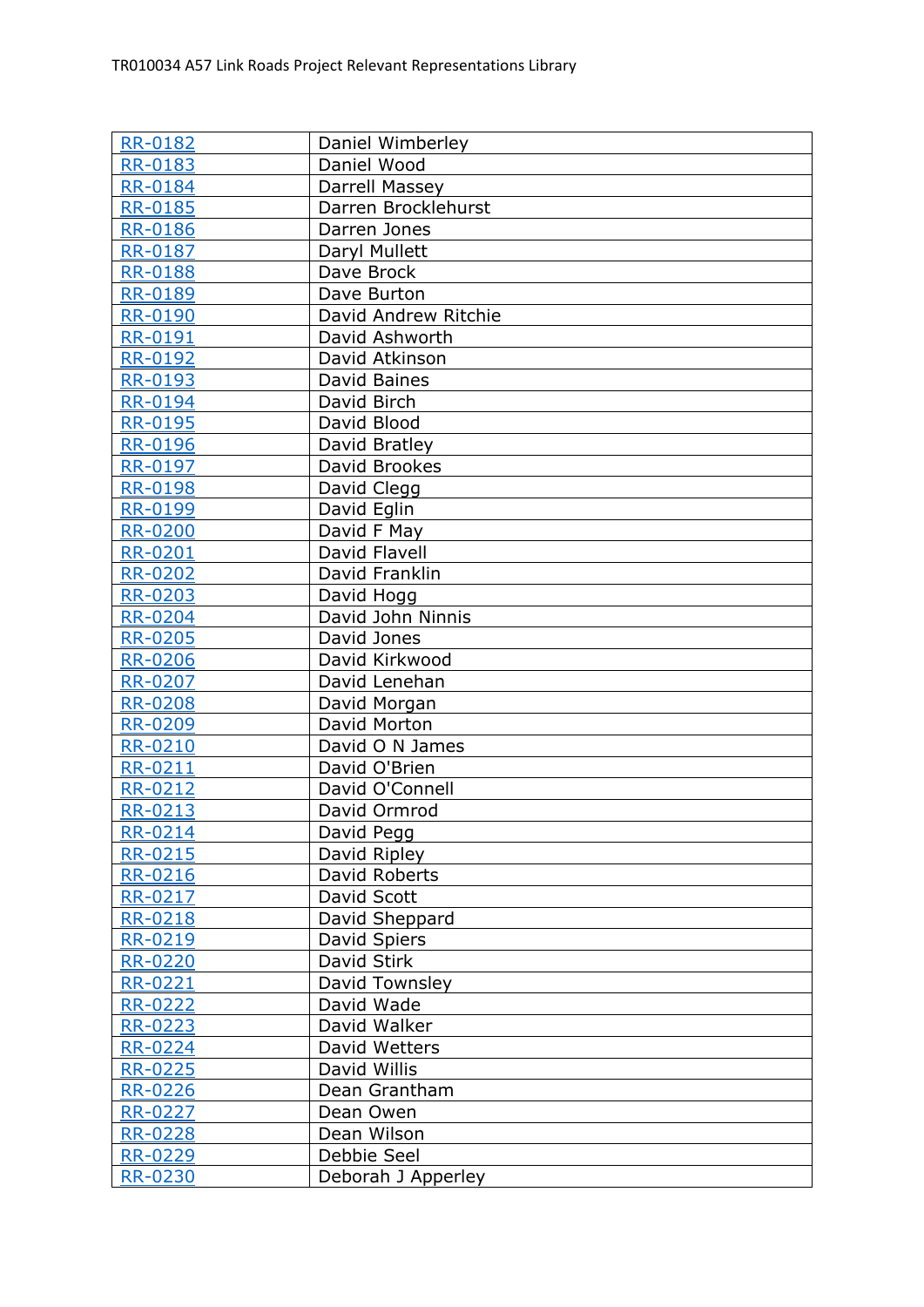| <b>RR-0231</b>            | Deborah Pitman                                   |
|---------------------------|--------------------------------------------------|
| RR-0232                   | Della Fahy                                       |
| RR-0233                   | Della Leddy                                      |
| <b>RR-0234</b>            | Denise Gregg-Smythe                              |
| RR-0235                   | Dennis Smith                                     |
| RR-0236                   | Dennis Wilkinson                                 |
| RR-0237                   | Denys G Froehlich                                |
| <b>RR-0238</b>            | Denys G Froehlich                                |
| <b>RR-0239</b>            | Derbyshire Climate Coalition                     |
| <b>RR-0240</b>            | Derbyshire County Council                        |
| <b>RR-0241</b>            | Derek Baxter                                     |
| RR-0242                   | Derek James Dyson                                |
| <b>RR-0243</b>            | Derek O'Brien                                    |
| RR-0244                   | Derwent & Hope Woodlands Parish Council          |
| RR-0245                   | Diane Allcock                                    |
| <b>RR-0246</b>            | Diane Kelly                                      |
| RR-0247                   | Diane Wilson                                     |
| RR-0248                   | Dianne Travis                                    |
| RR-0249                   | Dino Hudson                                      |
| <b>RR-0250</b>            | Dominic O'Grady                                  |
| RR-0251                   | Don Capstick                                     |
| RR-0252                   | Donna Williams                                   |
| RR-0253                   | Doug Stott                                       |
| <b>RR-0254</b>            | Douglas Pickford                                 |
| RR-0255                   | Dr L Edwards                                     |
| RR-0256                   | Dr Michael Morris                                |
| RR-0257                   | Dr Nicholas Stevens                              |
| RR-0258                   | Dr Peter Spencer                                 |
| <b>RR-0259</b>            | Dr. Jeffery Brown                                |
| <b>RR-0260</b>            | Duncan Adam Rimmer                               |
| RR-0261                   | Duncan Brierley                                  |
| <b>RR-0262</b>            | E J Donbaavnd                                    |
| RR-0263                   | E Naden                                          |
| RR-0264                   | <b>Edward Hazelwood</b>                          |
| RR-0265                   | <b>Edward Ridgley</b><br><b>Elaine Dunkerley</b> |
| <b>RR-0266</b>            |                                                  |
| RR-0267<br><b>RR-0268</b> | Elaine Ellingham<br>Elaine Hall                  |
| RR-0269                   | Elizabeth Hughes                                 |
| RR-0270                   | Elsie Gleadhill                                  |
| RR-0271                   | Emma Dixon                                       |
| RR-0272                   | Emma Kane                                        |
| RR-0273                   | <b>Eric Eaton</b>                                |
| RR-0274                   | Eric G D Parker                                  |
| RR-0275                   | Eric Hilton                                      |
| RR-0276                   | <b>Ernestine Marsden</b>                         |
| RR-0277                   | Felicity Leigh                                   |
| RR-0278                   | Fountain Bathrooms                               |
| <b>RR-0279</b>            | Francis Paul Brown                               |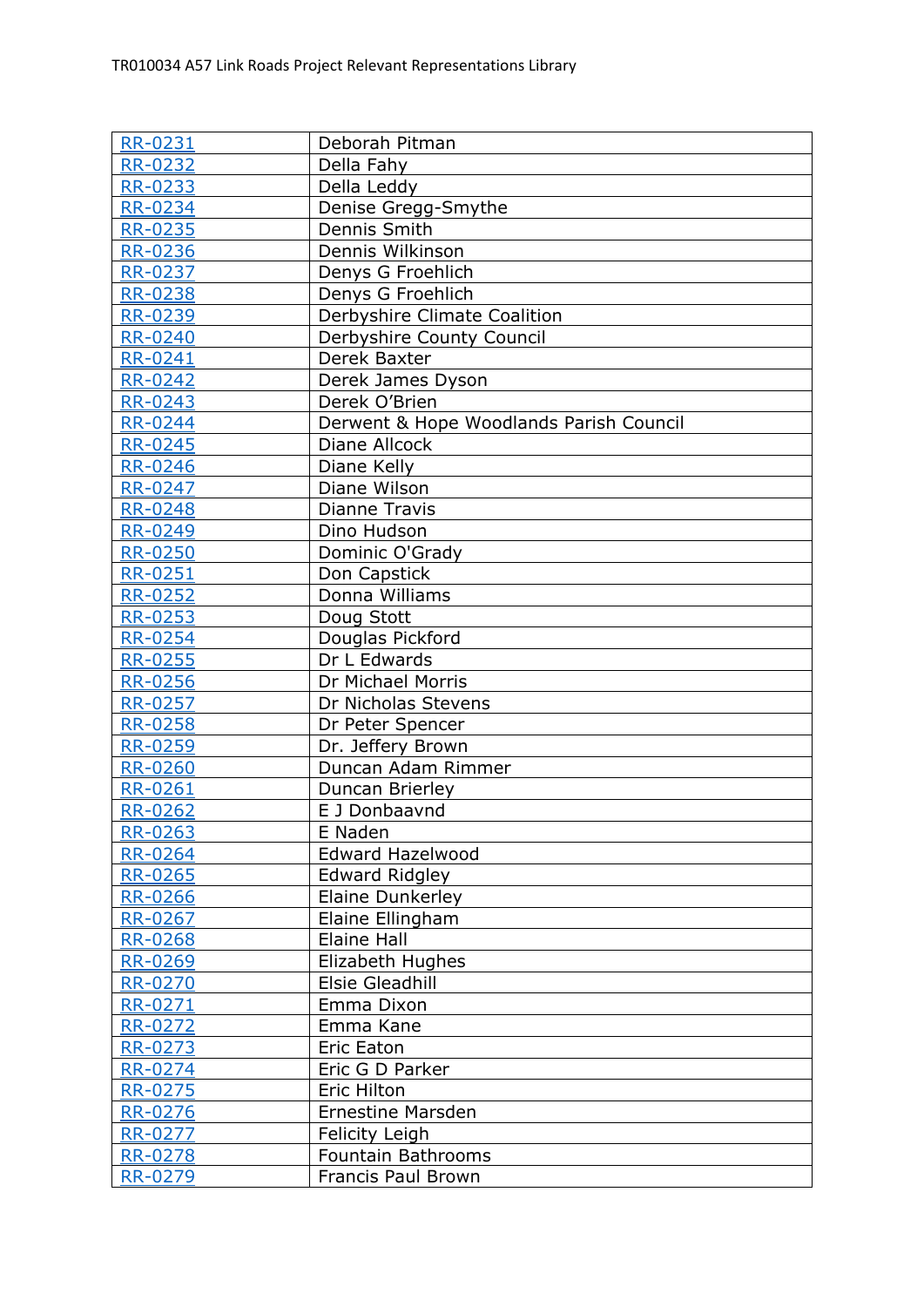| <b>RR-0280</b> | Fred Waining                                     |
|----------------|--------------------------------------------------|
| RR-0281        | Friends of the Earth England, Wales and Northern |
|                | Ireland                                          |
| <b>RR-0282</b> | Friends of the Trans Pennine Trail               |
| <b>RR-0283</b> | G R Booth                                        |
| <b>RR-0284</b> | Gail Jeanette Haycock                            |
| RR-0285        | Gale Blackburn                                   |
| <b>RR-0286</b> | Gareth Simpson                                   |
| RR-0287        | Gareth Vaughan                                   |
| RR-0288        | Garry Bagguley                                   |
| <b>RR-0289</b> | Gary Hammond                                     |
| <b>RR-0290</b> | Gavin Parkin                                     |
| <b>RR-0291</b> | Gayle Roberts                                    |
| <b>RR-0292</b> | Gemma Jones                                      |
| RR-0293        | George Peck                                      |
| <b>RR-0294</b> | George Tidmarsh                                  |
| <b>RR-0295</b> | Georgina Barber                                  |
| RR-0296        | <b>Gerald Tootell</b>                            |
| RR-0297        | Giles Burton                                     |
| <b>RR-0298</b> | <b>Gillian Mellor</b>                            |
| <b>RR-0299</b> | Gillian Shaw                                     |
| <b>RR-0300</b> | <b>Glen Curtis</b>                               |
| RR-0301        | Glenn Byrne                                      |
| <b>RR-0302</b> | Glenn Woods                                      |
| RR-0303        | Glossopdale Branch Labour Party                  |
| RR-0304        | Gordon John Gange                                |
| <b>RR-0305</b> | Gordon Phillips                                  |
| RR-0306        | Gordon Wellens                                   |
| <b>RR-0307</b> | <b>Graeme Shackleton</b>                         |
| <b>RR-0308</b> | Graham Beaumont                                  |
| RR-0309        | Graham Cox                                       |
| RR-0310        | Graham Hadfield                                  |
| RR-0311        | Graham L Harris                                  |
| RR-0312        | <b>Graham Preston</b>                            |
| RR-0313        | Graham Wolstenholme                              |
| RR-0314        | <b>Grahame Parsons</b>                           |
| RR-0315        | Gregory V Windows                                |
| RR-0316        | Gwyn Pritchard-Williams                          |
| RR-0317        | Haque Electrical Services Limited                |
| RR-0318        | Halina Billingham                                |
| RR-0319        | Hannah Laxton                                    |
| RR-0320        | Hardip Hazelwood                                 |
| RR-0321        | <b>Harold Balentine</b>                          |
| RR-0322        | Harrison Elliott on behalf of Robert Largan MP   |
| RR-0323        | Hayley Simpson                                   |
| RR-0324        | Hazel Jones                                      |
| RR-0325        | <b>Heather Gibb</b>                              |
| RR-0326        | <b>Heather Rodrigues</b>                         |
| RR-0327        | <b>Heather Sheridan</b>                          |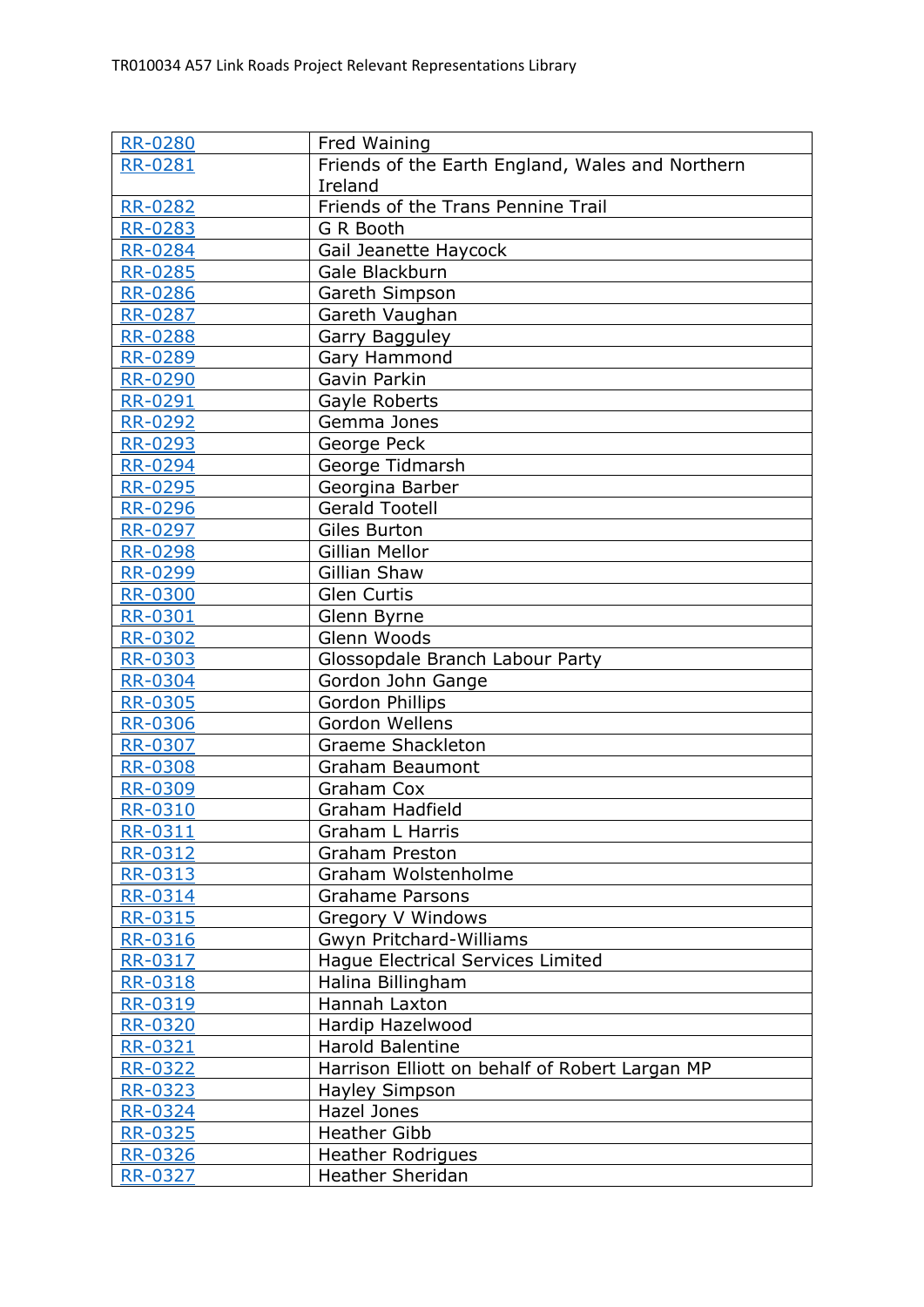| <b>RR-0328</b> | Helen Bowdur                            |
|----------------|-----------------------------------------|
| RR-0329        | <b>Helen Nield</b>                      |
| RR-0330        | High Peak Borough Council               |
| RR-0331        | High Peak Green New Deal                |
| <b>RR-0332</b> | High Peak Steels Ltd                    |
| RR-0333        | <b>Hilary Collard</b>                   |
| RR-0334        | <b>Hilary Hebron</b>                    |
| <b>RR-0335</b> | <b>Holly McBride</b>                    |
| <b>RR-0336</b> | Holme Valley Vision Network             |
| <b>RR-0337</b> | <b>Howard Carter</b>                    |
| RR-0338        | Ian Beckett                             |
| RR-0339        | Ian Juby                                |
| <b>RR-0340</b> | Ian Reed                                |
| RR-0341        | Ian Rigg                                |
| <b>RR-0342</b> | Ian Snelling                            |
| RR-0343        | Ian Whitehouse                          |
| <b>RR-0344</b> | Ian Wilson                              |
| <b>RR-0345</b> | Ingrid Lewis                            |
| RR-0346        | <b>Iram Younis</b>                      |
| <b>RR-0347</b> | Ivan Taylor                             |
| <b>RR-0348</b> | Ivona Meigh                             |
| RR-0349        | Ivor Bryan Tynan                        |
| <b>RR-0350</b> | J Falconer                              |
| RR-0351        | J H Harrison                            |
| RR-0352        | J S Mills                               |
| <b>RR-0353</b> | Jackie Kilkenny                         |
| RR-0354        | Jacqueline Corrigan                     |
| RR-0355        | Jacquie Grace                           |
| <b>RR-0356</b> | Jade Jackson                            |
| <b>RR-0357</b> | James Barnes                            |
| RR-0358        | James Birnie                            |
| RR-0359        | James Constantine                       |
| <b>RR-0360</b> | James Croly                             |
| RR-0361        | James Croly on behalf of Michelle Croly |
| RR-0362        | James Drakeford                         |
| RR-0363        | James Grant                             |
| RR-0364        | James Hawthorn Wylie                    |
| RR-0365        | James Heatlie                           |
| <b>RR-0366</b> | James Michael Ward                      |
| RR-0367        | James Paul Street                       |
| RR-0368        | James Phillips                          |
| RR-0369        | James Stead                             |
| RR-0370        | James W Milner                          |
| RR-0371        | Jane Kelly                              |
| RR-0372        | Jane Reynolds                           |
| RR-0373        | Jane Scott                              |
| RR-0374        | Jane Waterhouse                         |
| RR-0375        | Janet Bingham                           |
| RR-0376        | Janet England                           |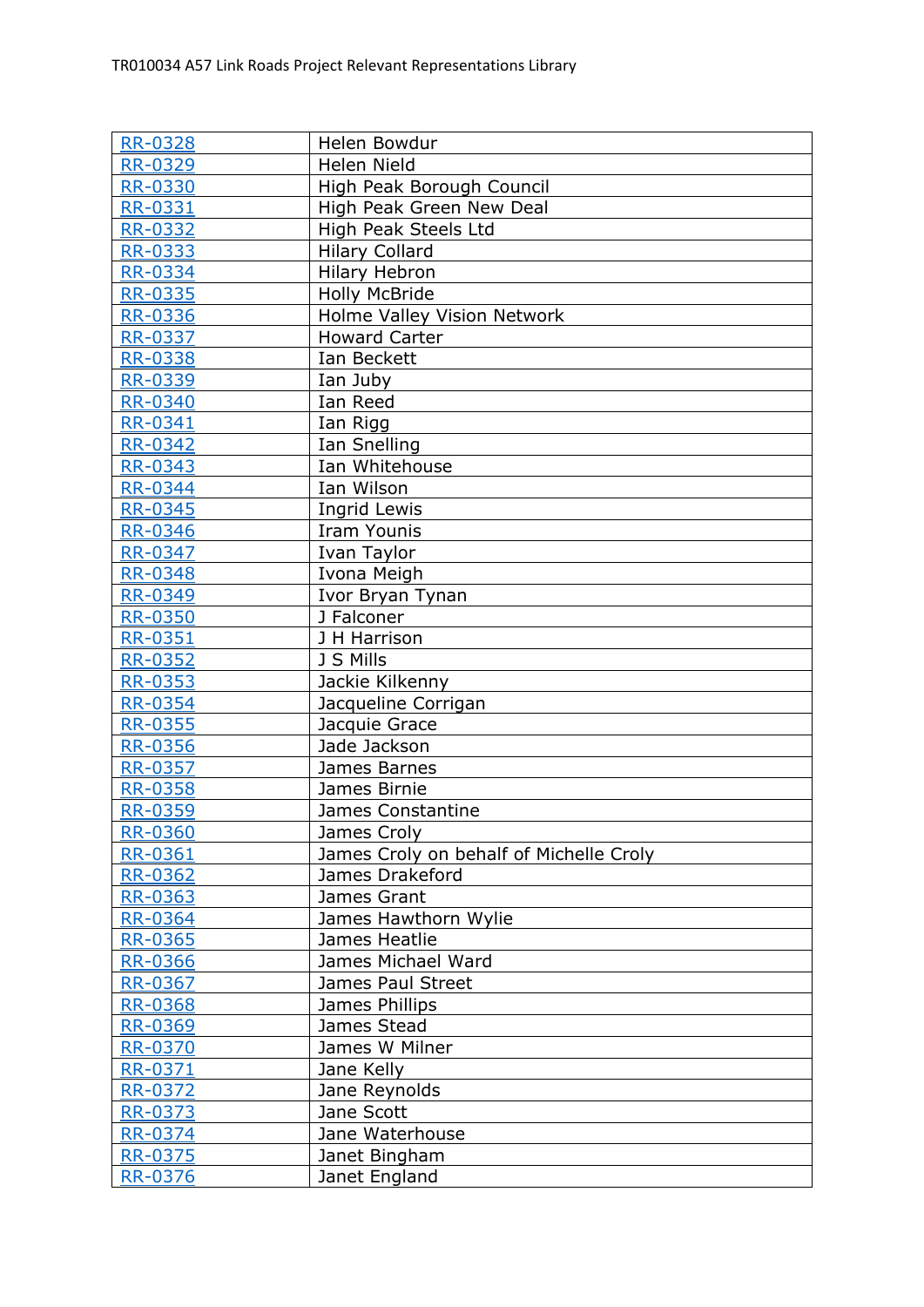| <b>RR-0377</b> | Janet Hargreaves                         |
|----------------|------------------------------------------|
| RR-0378        | Janet Lockett                            |
| RR-0379        | Janet Mills                              |
| <b>RR-0380</b> | Janice Margaret Zielinski                |
| RR-0381        | Janice Wilson                            |
| RR-0382        | Jason Egerton                            |
| RR-0383        | Jason Farrow                             |
| <b>RR-0384</b> | Jason Lester                             |
| <b>RR-0385</b> | Jay Richards                             |
| <b>RR-0386</b> | Jean Astill                              |
| RR-0387        | Jean Kitching                            |
| RR-0388        | Jean Kitching on behalf of John Kitching |
| <b>RR-0389</b> | Jean Simcock                             |
| RR-0390        | Jeannette Thompson                       |
| RR-0391        | Jeffrey White                            |
| <b>RR-0392</b> | Jenni Carruthers                         |
| RR-0393        | Jennifer Brook                           |
| RR-0394        | Jennifer Horrocks                        |
| RR-0395        | Jennifer Littlewood                      |
| <b>RR-0396</b> | Jennifer Nelstrop                        |
| RR-0397        | Jennifer Powell                          |
| RR-0398        | Jennifer Richards                        |
| RR-0399        | Jennifer Wellens                         |
| <b>RR-0400</b> | Jennifer Willis                          |
| RR-0401        | Jenny Morris                             |
| <b>RR-0402</b> | Jeremy Fewster                           |
| RR-0403        | Jeremy Tarr                              |
| <b>RR-0404</b> | Jeroen Peters                            |
| <b>RR-0405</b> | Jessica Mooney                           |
| <b>RR-0406</b> | Jill Crossland                           |
| <b>RR-0407</b> | Jill Kirk                                |
| <b>RR-0408</b> | Jimmy Mcgrane                            |
| RR-0409        | Jo Dagustun                              |
| RR-0410        | Jo Galvin                                |
| RR-0411        | Joan Carr                                |
| <b>RR-0412</b> | Joan Joyce                               |
| RR-0413        | Joan Newton                              |
| RR-0414        | Joan Rutherford                          |
| <b>RR-0415</b> | Joanna Collins                           |
| RR-0416        | Joanna Lyon                              |
| RR-0417        | Joanne Zabel                             |
| <b>RR-0418</b> | Jocelyn Street                           |
| RR-0419        | Jocelyn Thornton                         |
| RR-0420        | Joe Cuddy                                |
| RR-0421        | Johm Morgan                              |
| RR-0422        | John Acton                               |
| RR-0423        | John Bottomley                           |
| RR-0424        | John Bradley                             |
| <b>RR-0425</b> | John Brandreth                           |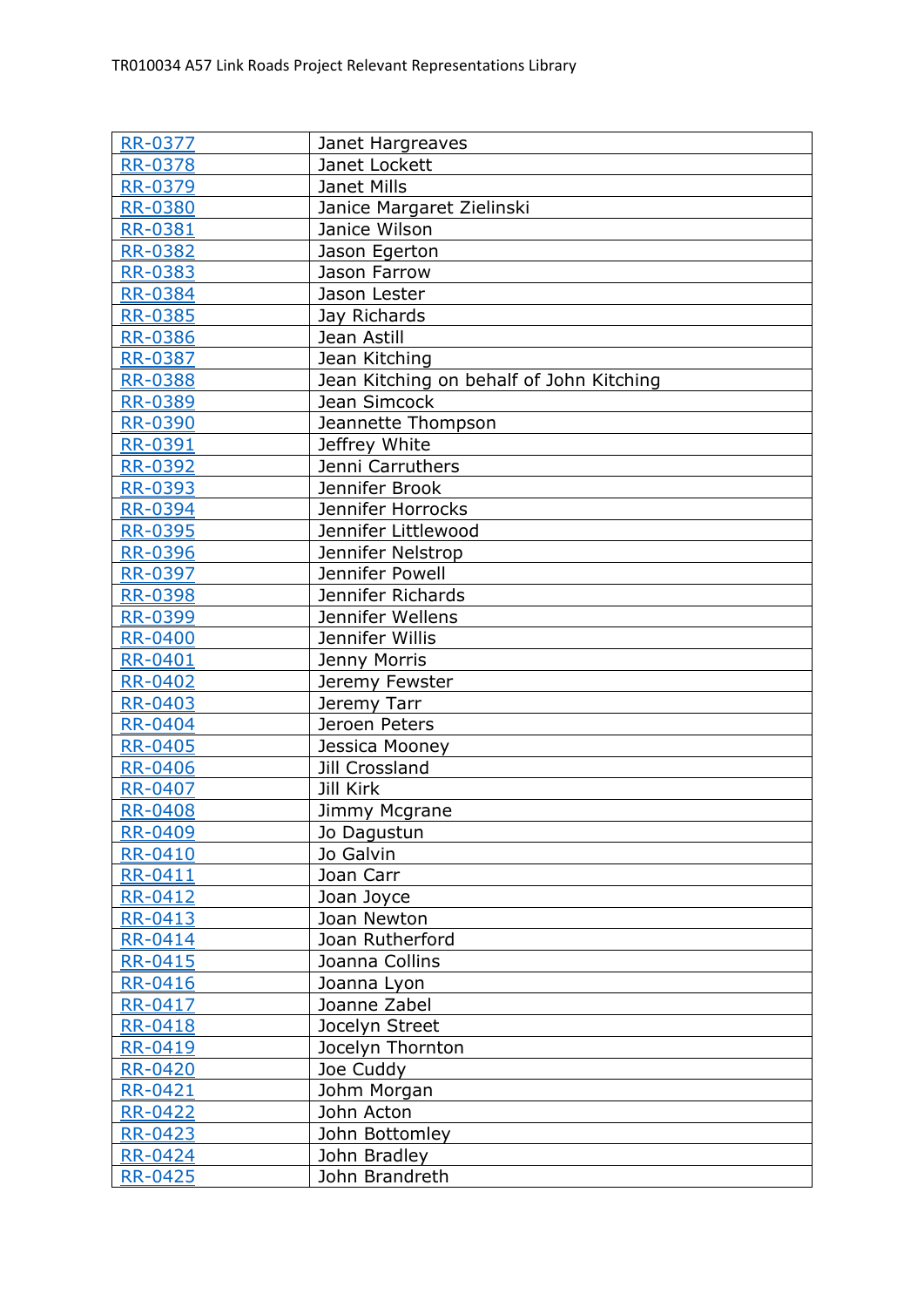| <b>RR-0426</b> | John Brennand                                    |
|----------------|--------------------------------------------------|
| <b>RR-0427</b> | John Cassidy                                     |
| <b>RR-0428</b> | John Devlin                                      |
| <b>RR-0429</b> | John Gilman                                      |
| <b>RR-0430</b> | John Haigh                                       |
| RR-0431        | John Haydn Jones                                 |
| RR-0432        | John Hewitt                                      |
| <b>RR-0433</b> | John Howe                                        |
| <b>RR-0434</b> | John J. Bower                                    |
| RR-0435        | John Kappes                                      |
| RR-0436        | John Pasiecznik                                  |
| RR-0437        | John Powell                                      |
| RR-0438        | John Rawicz-Szczerbo                             |
| RR-0439        | John Rourke                                      |
| <b>RR-0440</b> | John Scampion                                    |
| <b>RR-0441</b> | John Scarry                                      |
| <b>RR-0442</b> | John Stubbs                                      |
| RR-0443        | John White                                       |
| <b>RR-0444</b> | John Williams                                    |
| <b>RR-0445</b> | John Wrigh                                       |
| <b>RR-0446</b> | John Youatt                                      |
| <b>RR-0447</b> | Jon Whitley                                      |
| <b>RR-0448</b> | Jonathan Atkinson                                |
| RR-0449        | Jonathan Cantrill                                |
| <b>RR-0450</b> | Jonathan Crunkhorn                               |
| RR-0451        | Joseph Poore                                     |
| <b>RR-0452</b> | Josephine Smith                                  |
| <b>RR-0453</b> | Josh Pugh                                        |
| <b>RR-0454</b> | Joyce Linaker                                    |
| RR-0455        | Joyce Pegg                                       |
| <b>RR-0456</b> | Julia Kelly                                      |
| <b>RR-0457</b> | Julian Bartolomeo                                |
| RR-0458        | Julian Graves                                    |
| RR-0459        | Julie Cross                                      |
| RR-0460        | Julie Haigh                                      |
| <b>RR-0461</b> | Julie Jerram                                     |
| RR-0462        | Julie Kelly                                      |
| RR-0463        | Julie Soboljew                                   |
| RR-0464        | Juliet Hardy-Wilson                              |
| RR-0465        | Justin Beevor                                    |
| RR-0466        | Justin Coyne                                     |
| RR-0467        | Kalah Ashdown                                    |
| <b>RR-0468</b> | Karel Krommendijk                                |
| RR-0469        | Karen Burgess on behalf of Skin Solutions Clinic |
| <b>RR-0470</b> | Karen Parker                                     |
| RR-0471        | Karen Rigg                                       |
| RR-0472        | Karen Smith                                      |
| RR-0473        | Karen Woodward                                   |
| <b>RR-0474</b> | Karl Wheeler                                     |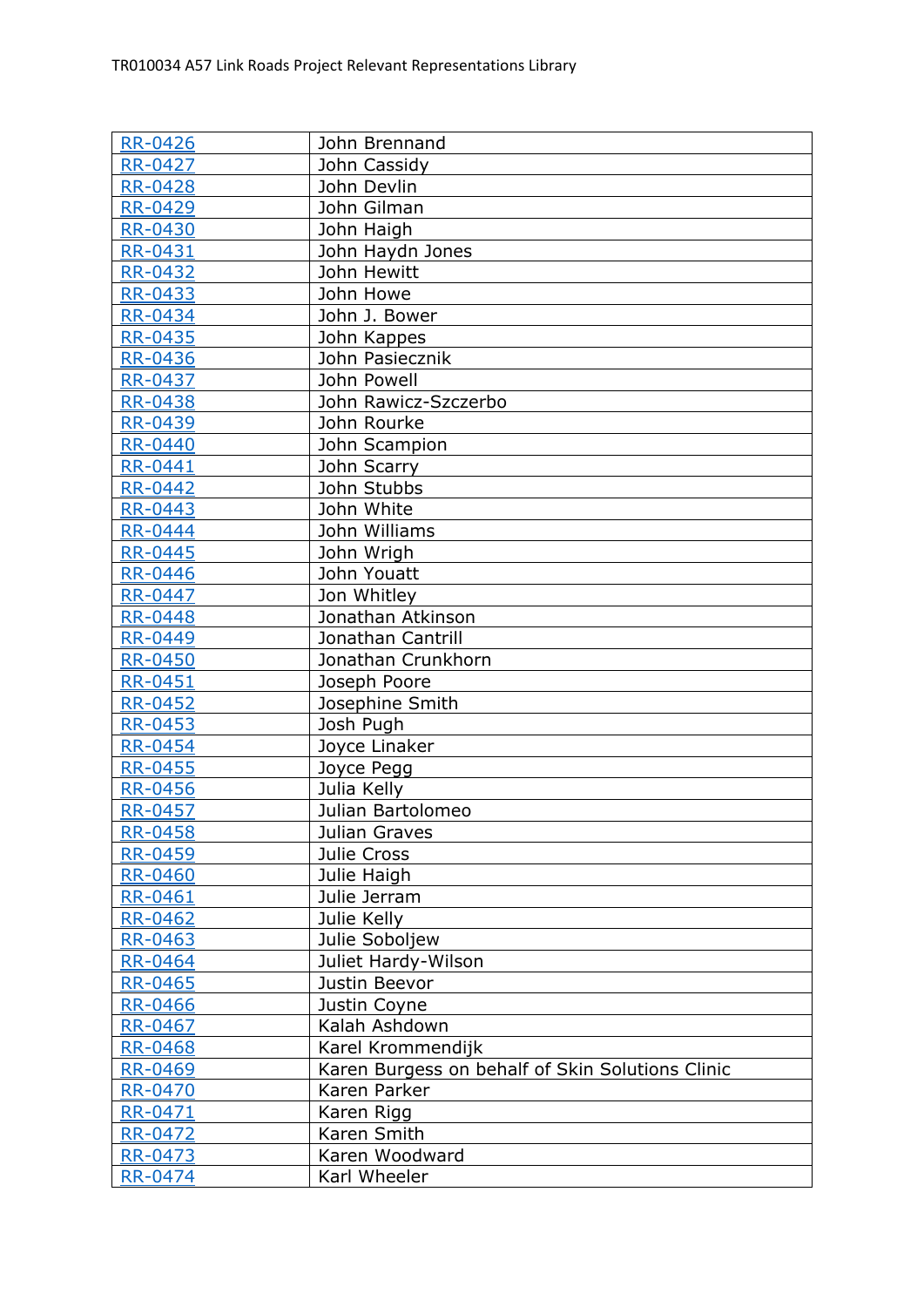| <b>RR-0475</b>            | Kathleen Waterhouse                     |
|---------------------------|-----------------------------------------|
| RR-0476                   | Kathryn Barnes                          |
| RR-0477                   | Kathy Ford                              |
| <b>RR-0478</b>            | Katie Fielding                          |
| RR-0479                   | Katie Javanaud                          |
| RR-0480                   | Kay Hearsum                             |
| RR-0481                   | Kay Taylor                              |
| <b>RR-0482</b>            | Kay Worthington                         |
| <b>RR-0483</b>            | Keiran Jones                            |
| <b>RR-0484</b>            | Keith Bolton                            |
| <b>RR-0485</b>            | Keith Buchan                            |
| <b>RR-0486</b>            | Keith Buckley                           |
| RR-0487                   | Keith Povey                             |
| RR-0488                   | Keith R Smart                           |
| <b>RR-0489</b>            | Keith Walker                            |
| RR-0490                   | Ken Thompson                            |
| <b>RR-0491</b>            | Kenneth Hardman                         |
| <b>RR-0492</b>            | <b>Kerry Morris</b>                     |
| RR-0493                   | Kerry-Anne Berry                        |
| <b>RR-0494</b>            | Kevin Hughes                            |
| RR-0495                   | Kevin Jackson                           |
| <b>RR-0496</b>            | Kevin James                             |
| <b>RR-0497</b>            | Kevin Knott                             |
| <b>RR-0498</b>            | Kevin Ogden                             |
| RR-0499                   | Kieran Marshall                         |
| <b>RR-0500</b>            | Kim Clarke                              |
| RR-0501                   | Kim Price                               |
| RR-0502                   | Kimberley Jordan                        |
| <b>RR-0503</b>            | Knut Hultmann                           |
| <b>RR-0504</b>            | Kris Clayton                            |
| <b>RR-0505</b>            | Kryssie Tedde                           |
| <b>RR-0506</b>            | Laura Blake                             |
| RR-0507                   | Lawrence Flanagan                       |
| RR-0508                   | Lee Coffey                              |
| RR-0509                   | Lee Guard                               |
| <b>RR-0510</b><br>RR-0511 | Leigh Hughes                            |
| RR-0512                   | Leigh Vincent<br>Leona Cassell          |
| RR-0513                   | Leonard Watson                          |
| RR-0514                   | Lesley Hoban on behalf of Rebecca Perry |
| RR-0515                   | Lesley Perry                            |
| RR-0516                   | Lesley Ward                             |
| RR-0517                   | Leslie Culshaw                          |
| RR-0518                   | Levi Haden-Lubeck                       |
| RR-0519                   | Linda Parker                            |
| <u>RR-0520</u>            | Linda Timperley                         |
| RR-0521                   | Linda Walker                            |
| RR-0522                   | Linda Wood                              |
| <b>RR-0523</b>            | Lindsay Allott                          |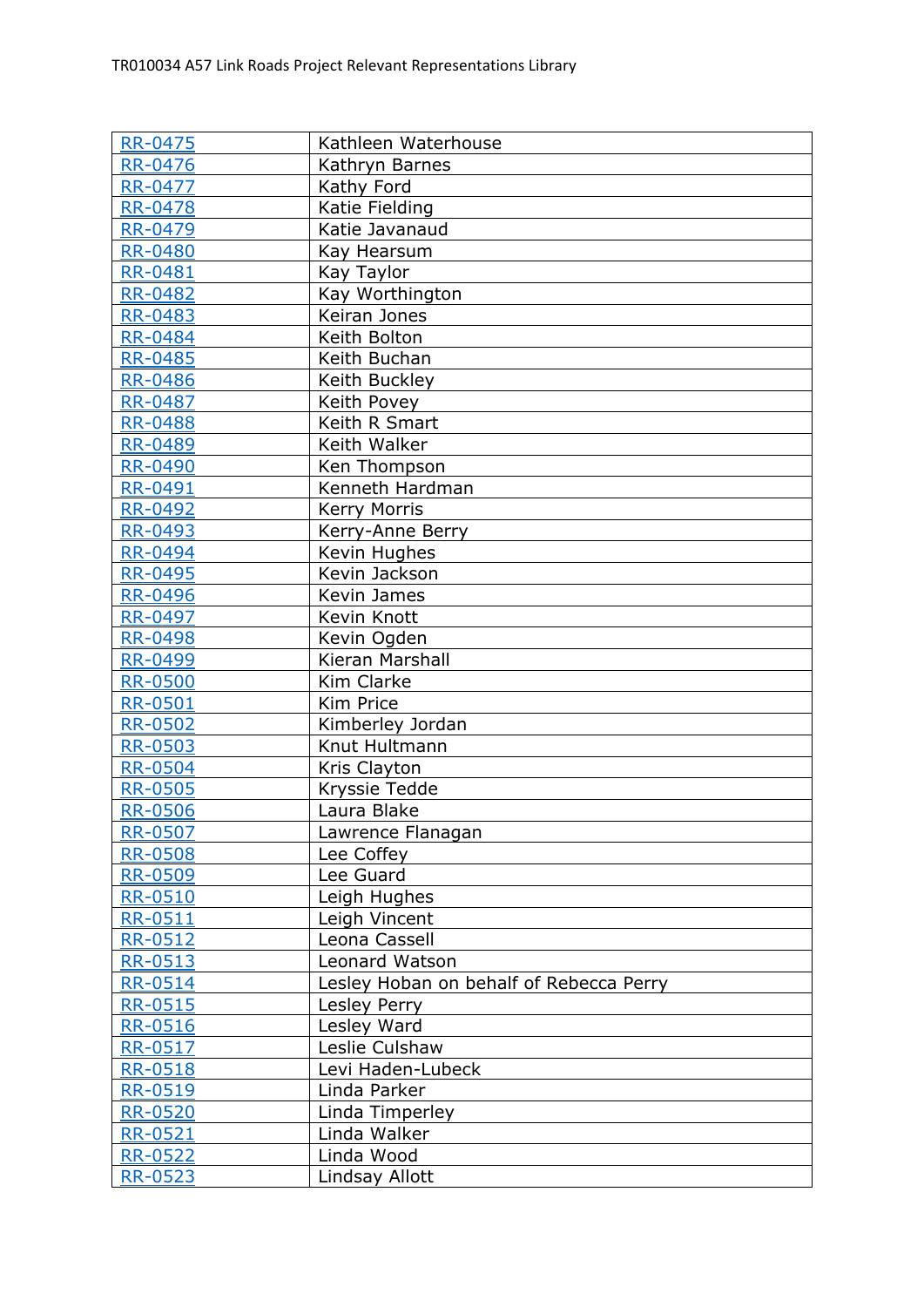| <b>RR-0524</b>     | Lindsay Gilbert                     |
|--------------------|-------------------------------------|
| <b>RR-0525</b>     | Lisa Barber                         |
| RR-0526            | Lisa Hopkinson                      |
| <b>RR-0527</b>     | Lisa Stansfield                     |
| <b>RR-0528</b>     | Liz Wood                            |
| RR-0529            | Liz Young                           |
| <b>RR-0530</b>     | Lorraine Parnell                    |
| <b>RR-0531</b>     | Lorraine Stellings                  |
| <b>RR-0532</b>     | Louisa Wilson                       |
| RR-0533            | Louise Isherwood                    |
| <b>RR-0534</b>     | Louise Keogh                        |
| RR-0535            | Lyn Francis-Dean                    |
| RR-0536            | Lynda Harper                        |
| RR-0537            | Lynn Barber                         |
| <b>RR-0538</b>     | Lynn Cawley                         |
| RR-0539            | Lynn Scarry                         |
| <b>RR-0540</b>     | Lynn Winspear                       |
| RR-0541            | Lynne Taylor                        |
| RR-0542            | M Ashley                            |
| RR-0543            | Maggie Deakin                       |
| RR-0544            | Maggie Fennell                      |
| RR-0545            | Mags Baron                          |
| RR-0546            | Malcolm Hodkinson                   |
| <b>RR-0547</b>     | Malcolm Taylor                      |
| <b>RR-0548</b>     | Mandy Bailey                        |
| RR-0549            | Margaret Barton                     |
| RR-0550            | Margaret Clare                      |
| <b>RR-0551</b>     | Margaret Dillon                     |
| <b>RR-0552</b>     | Margaret Hopkinson                  |
| RR-0553            | Margaret Mulheran                   |
| RR-0554            | Margaret Nield                      |
| <b>RR-0555</b>     | <b>Margaret Overson</b>             |
| <u>RR-0556</u>     | Margaret Spaven                     |
| <b>RR-0557</b>     | Margaret Thompson                   |
| RR-0558            | Marianne Stevenson                  |
| <b>RR-0559</b>     | Marilyn James                       |
| RR-0560            | Marj Hayes                          |
| RR-0561            | Marjorie Saggerson<br>Mark          |
| <b>RR-0562</b>     | Mark Baron                          |
| RR-0563            |                                     |
| RR-0564            | Mark Claydon<br><b>Mark Flowers</b> |
| RR-0565<br>RR-0566 | Mark Kassar                         |
| RR-0567            | Mark Longden                        |
| RR-0568            | Mark McDonough                      |
| RR-0569            | <b>Mark Norcross</b>                |
| RR-0570            | Mark Owen                           |
| RR-0571            | Mark Pugh                           |
| <b>RR-0572</b>     | Mark Roy Priestley                  |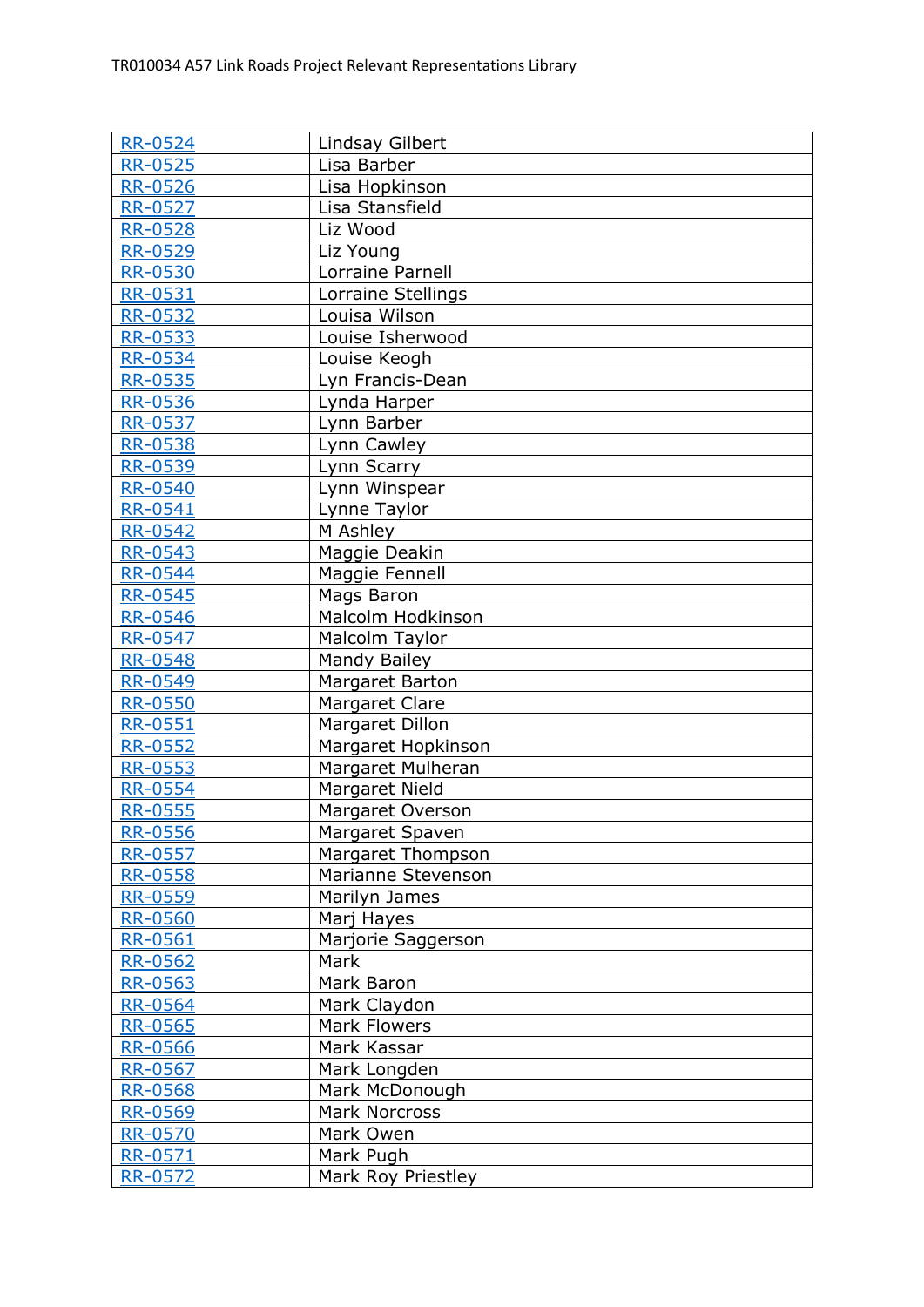| <b>RR-0573</b> | Marnie Richardson                          |
|----------------|--------------------------------------------|
| <b>RR-0574</b> | <b>Martin Galvin</b>                       |
| <b>RR-0575</b> | <b>Martin Hill</b>                         |
| RR-0576        | Martin Jolly                               |
| <b>RR-0577</b> | <b>Martin Mowatt</b>                       |
| RR-0578        | Martyn Lloyd                               |
| RR-0579        | Mary Fitton                                |
| <b>RR-0580</b> | Mary Moss                                  |
| <b>RR-0581</b> | Mary Rhodes                                |
| <b>RR-0582</b> | <b>Matt Capstick</b>                       |
| RR-0583        | Matt Dinnery                               |
| RR-0584        | <b>Matt Hankins</b>                        |
| RR-0585        | <b>Matthew Laxton</b>                      |
| <b>RR-0586</b> | Maxine Pigram                              |
| <b>RR-0587</b> | May Powell                                 |
| <b>RR-0588</b> | Mel Hammond                                |
| <b>RR-0589</b> | <b>Melvyn Matthews</b>                     |
| <b>RR-0590</b> | Meriel Lindsay Boyd                        |
| RR-0591        | Michael Bowman                             |
| RR-0592        | Michael Brown                              |
| <b>RR-0593</b> | Michael Colin Hampson                      |
| RR-0594        | Michael Dennett                            |
| <b>RR-0595</b> | <b>Michael Hall</b>                        |
| <b>RR-0596</b> | Michael Harrison                           |
| RR-0597        | Michael Hopkinson                          |
| <b>RR-0598</b> | Michael J Brown                            |
| RR-0599        | Michael Jones                              |
| <b>RR-0600</b> | Michael Madner                             |
| <b>RR-0601</b> | Michael Millward                           |
| <b>RR-0602</b> | Michael Watts                              |
| <b>RR-0603</b> | Michael Wood                               |
| <b>RR-0604</b> | Michaela Bromley                           |
| RR-0605        | Michele Costa                              |
| <b>RR-0606</b> | Mike Chetham                               |
| <b>RR-0607</b> | Mike Hunter                                |
| RR-0608        | Mike Leigh                                 |
| RR-0609        | Mike Madner                                |
| RR-0610        | Mike Reape                                 |
| RR-0611        | Mike Schofield                             |
| RR-0612        | <b>Moemen Metwally</b>                     |
| RR-0613        | Molwyn V Ashley                            |
| RR-0614        | Mr Lloyd                                   |
| RR-0615        | Mrs Varnouse                               |
| <u>RR-0616</u> | N Varnouse                                 |
| RR-0617        | Naomi Beaman                               |
| RR-0618        | Natasha Manson                             |
| RR-0619        | National Grid Electricity Transmission plc |
| RR-0620        | <b>National Trust</b>                      |
| RR-0621        | Natural England                            |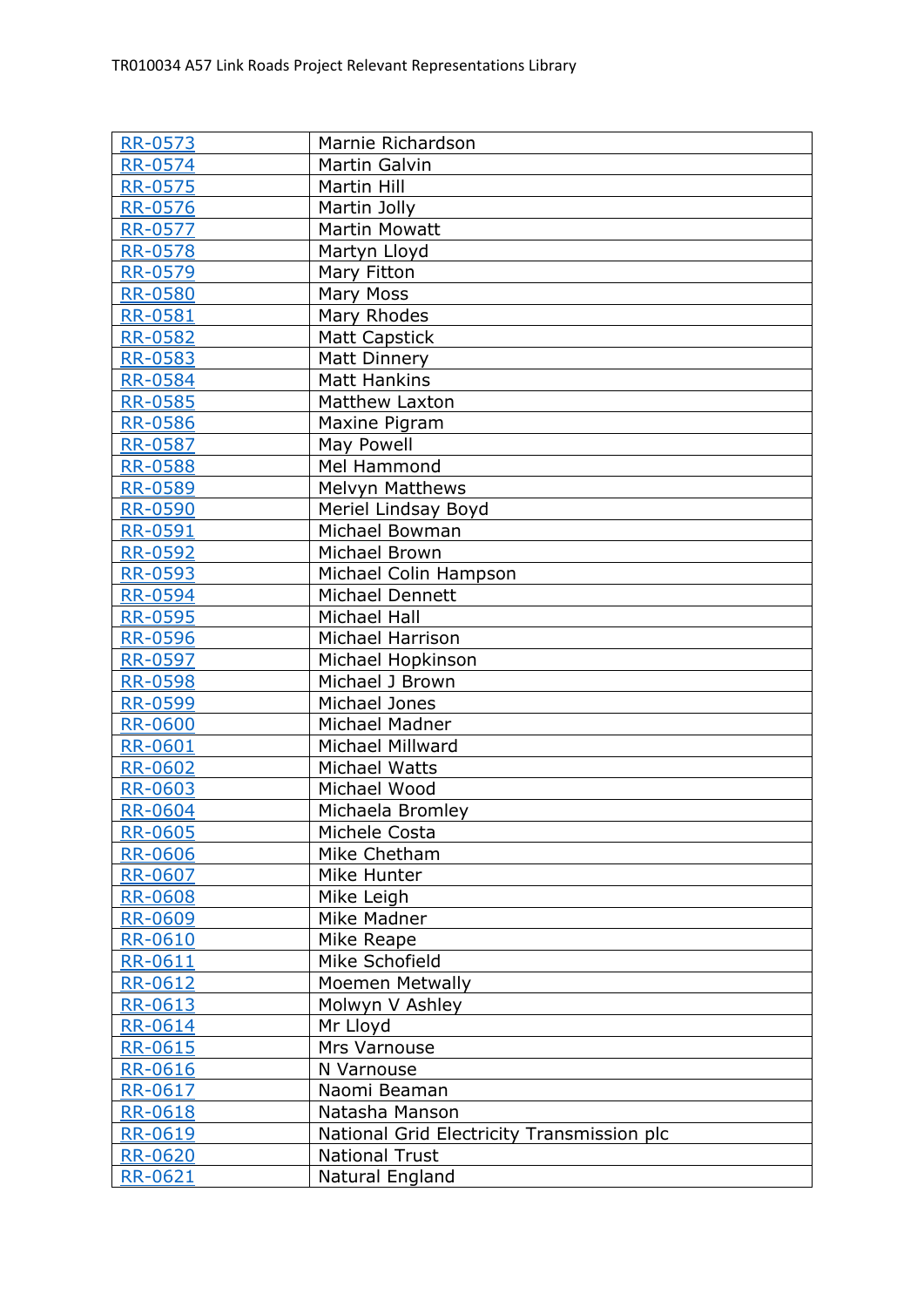| <b>RR-0622</b>                   | Neal Linsky                                          |
|----------------------------------|------------------------------------------------------|
| RR-0623                          | <b>Neil Best</b>                                     |
| <b>RR-0624</b>                   | Neil Oldham                                          |
| <b>RR-0625</b>                   | Neil Redmond                                         |
| RR-0626                          | Neil Wheatley                                        |
| <b>RR-0627</b>                   | Neil Wildey                                          |
| RR-0628                          | <b>Neil Yoxall</b>                                   |
| <b>RR-0629</b>                   | Nicholas jenkinson                                   |
| <b>RR-0630</b>                   | Nicola Kassar                                        |
| <b>RR-0631</b>                   | Nicola Raine                                         |
| <b>RR-0632</b>                   | Nigel Godding on behalf of Nigel & Elizabeth Godding |
| RR-0633                          | Nigel Attwood                                        |
| RR-0634                          | Nigel Hollingworth                                   |
| RR-0635                          | Nigel Mason                                          |
| RR-0636                          | Nigel Woods                                          |
| <b>RR-0637</b>                   | Nina Beard                                           |
| <b>RR-0638</b>                   | Noelle Arnfield                                      |
| RR-0639                          | Norma Westwell                                       |
| <b>RR-0640</b>                   | Norwich & Norfolk Friends of the Earth               |
| RR-0641                          | <b>Oliver Gunnell</b>                                |
| RR-0642                          | Oliver Wilson                                        |
| RR-0643                          | Pamela Bartolomeo                                    |
| <b>RR-0644</b>                   | Pamela Broadhurst                                    |
| RR-0645                          | Patricia Gyongyosi                                   |
| <b>RR-0646</b>                   | Patricia Lyne                                        |
| RR-0647                          | Patricia Mary Gray                                   |
| <b>RR-0648</b>                   | Patricia Milner                                      |
| RR-0649                          | Patricia Pasiecznik                                  |
| <b>RR-0650</b>                   | Patrick Adair                                        |
| <b>RR-0651</b>                   | <b>Paul Bedwell</b>                                  |
| RR-0652                          | Paul Bruce                                           |
| <b>RR-0653</b>                   | Paul Campbell                                        |
| RR-0654                          | Paul Child                                           |
| RR-0655                          | Paul Cliffe                                          |
| <u>RR-0656</u><br><b>RR-0657</b> | Paul Coverley                                        |
| RR-0658                          | Paul Egan<br>Paul Gregory                            |
| <u>RR-0659</u>                   | Paul Hitchen                                         |
| <b>RR-0660</b>                   | Paul Holmes                                          |
| RR-0661                          | Paul Kelly                                           |
| RR-0662                          | Paul Newberry                                        |
| RR-0663                          | Paul Noble                                           |
| RR-0664                          | Paul Osborne                                         |
| RR-0665                          | Paul Parkins                                         |
| RR-0666                          | Paul Rockett                                         |
| RR-0667                          | Paul Saunders                                        |
| RR-0668                          | Paul Scullion                                        |
| RR-0669                          | Paul Spooner                                         |
| <b>RR-0670</b>                   | Paul Tighe                                           |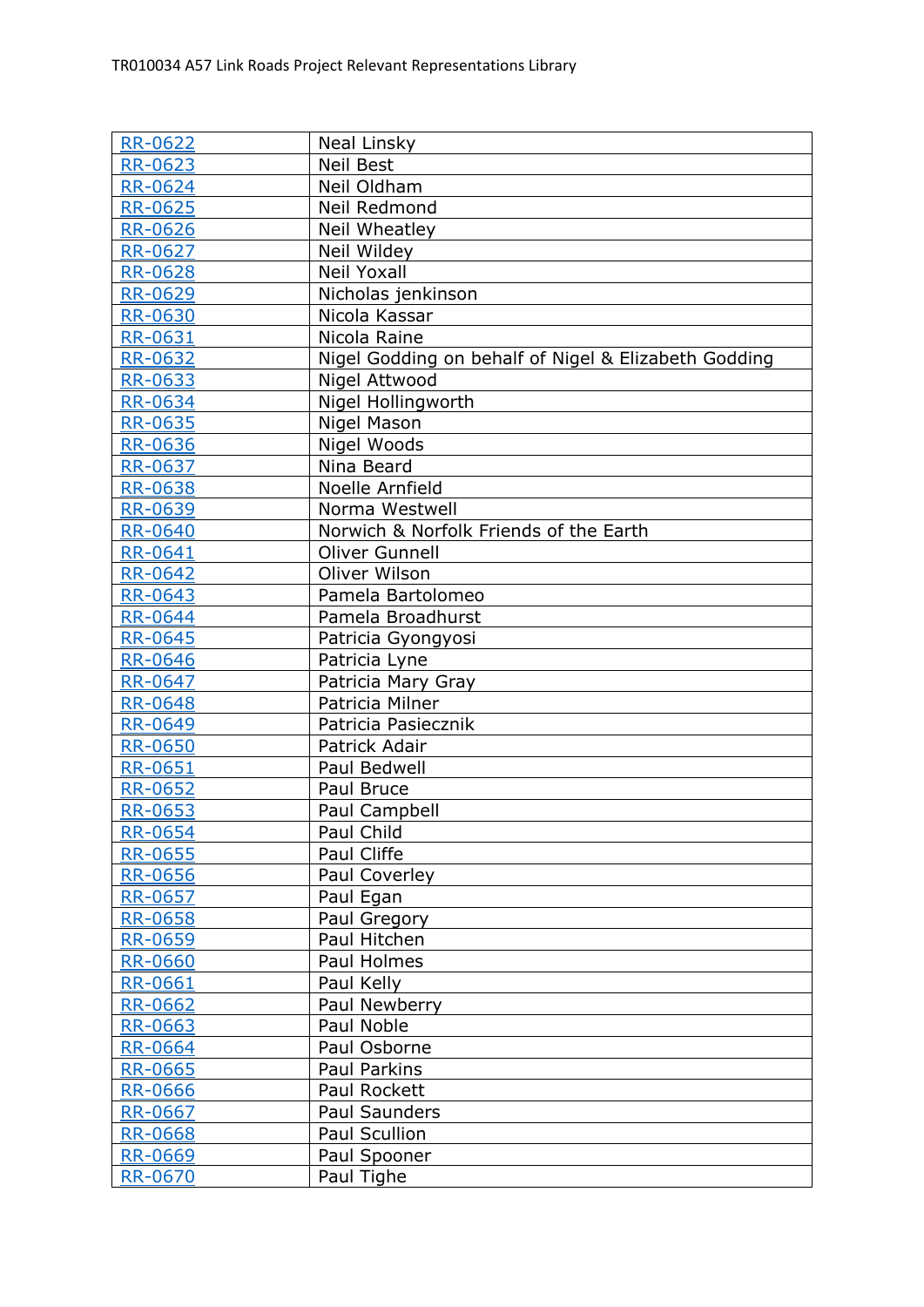| <b>RR-0671</b>     | Paul Waring                           |
|--------------------|---------------------------------------|
| <b>RR-0672</b>     | Paul Wild                             |
| RR-0673            | Paula de Felipe Martinez              |
| <b>RR-0674</b>     | <b>Pauline Bell</b>                   |
| RR-0675            | Pauline Gill                          |
| RR-0676            | Pauline Mary Wallis                   |
| RR-0677            | Peak District National Park Authority |
| RR-0678            | Penny Wardale                         |
| RR-0679            | Pete Dawson                           |
| <b>RR-0680</b>     | Pete Gaskell                          |
| RR-0681            | Peter Allen                           |
| RR-0682            | Peter Anderson                        |
| RR-0683            | Peter Beard                           |
| <b>RR-0684</b>     | Peter Collard                         |
| <b>RR-0685</b>     | Peter Creighton                       |
| <b>RR-0686</b>     | Peter Easter                          |
| <b>RR-0687</b>     | Peter Haigh                           |
| RR-0688            | Peter Hughes                          |
| RR-0689            | Peter Jarvis                          |
| <b>RR-0690</b>     | Peter Kay                             |
| RR-0691            | Peter Kelsey                          |
| RR-0692            | Peter Knowles                         |
| RR-0693            | Peter Lea                             |
| <b>RR-0694</b>     | <b>Peter Marriott</b>                 |
| <b>RR-0695</b>     | Peter Morgan                          |
| RR-0696            | Peter Owens                           |
| <b>RR-0697</b>     | Peter Robinson                        |
| RR-0698            | Peter Simon                           |
| <b>RR-0699</b>     | Peter Smith                           |
| <b>RR-0700</b>     | Phil Duckworth                        |
| RR-0701            | Phil Hesketh                          |
| <b>RR-0702</b>     | Phil Ransom                           |
| <b>RR-0703</b>     | Philip Anderson                       |
| RR-0704<br>RR-0705 | Philip Beh-Mycock<br>Philip Bennett   |
| <b>RR-0706</b>     | Philip Haley                          |
| RR-0707            | Philip Hinchliff                      |
| RR-0708            | Philip Norman Barton                  |
| RR-0709            | Philip Walthall                       |
| RR-0710            | Phillip Sargeant                      |
| RR-0711            | Phillip Wilson                        |
| RR-0712            | Phoebe Campbell                       |
| <u>RR-0713</u>     | Poppy Simon                           |
| RR-0714            | Prof. Antony D'Emanuele               |
| RR-0715            | Professor Michael Corcoran            |
| RR-0716            | Professor Wesley Vernon               |
| RR-0717            | Public Health England                 |
| RR-0718            | R Blair                               |
| <b>RR-0719</b>     | Rachael Chard                         |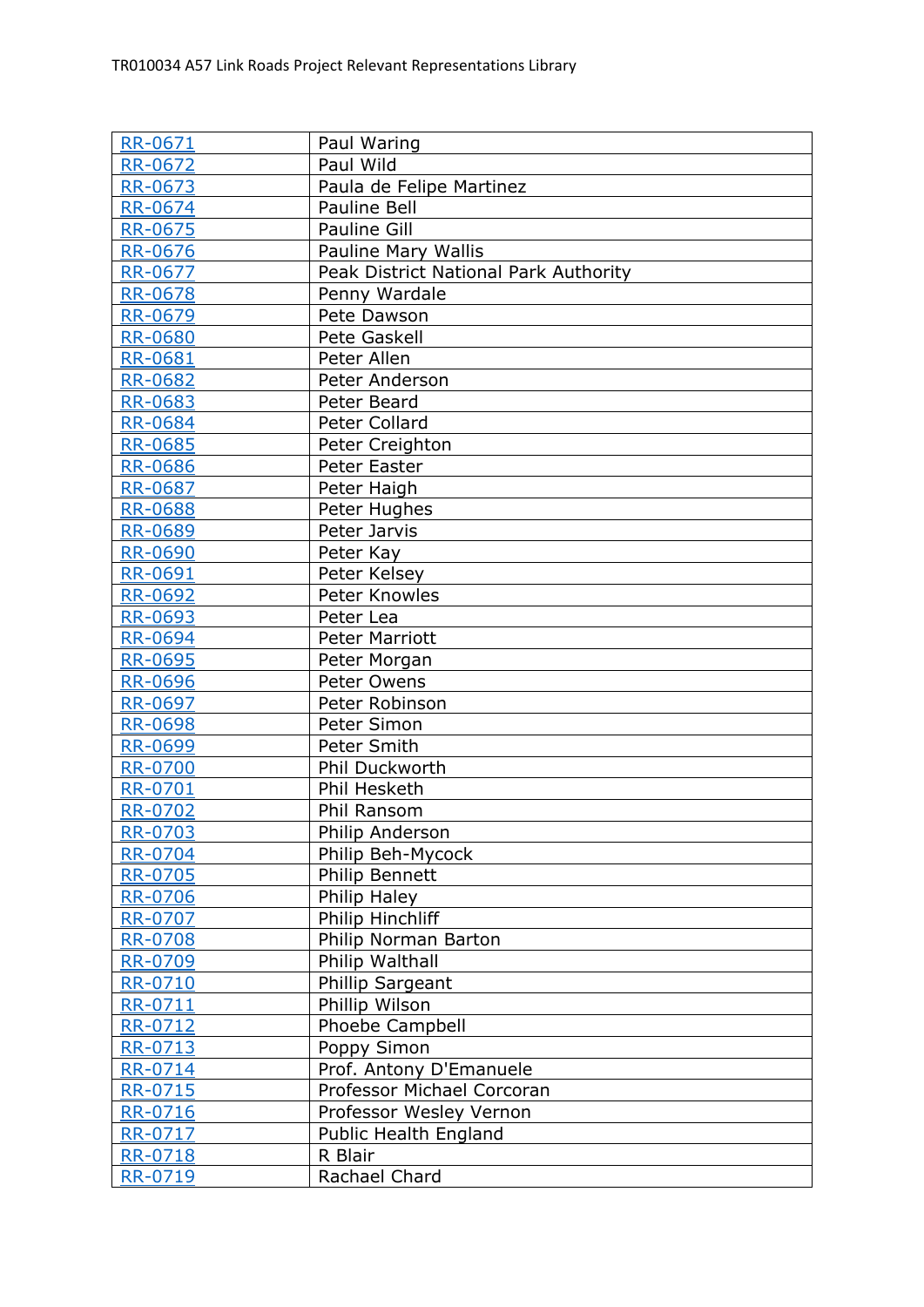| <b>RR-0720</b> | Rachael Fullard                                    |
|----------------|----------------------------------------------------|
| RR-0721        | Rachel Croft                                       |
| RR-0722        | Rachel Downham                                     |
| RR-0723        | Rachel Vernon                                      |
| <b>RR-0724</b> | Raimond Burgess                                    |
| RR-0725        | Ray Collins                                        |
|                | Ray Metcalfe-Smith                                 |
| RR-0726        |                                                    |
| <b>RR-0727</b> | Raymond Barker                                     |
| <b>RR-0728</b> | Rebecca Orchard                                    |
| <b>RR-0729</b> | Richard Boffey                                     |
| <b>RR-0730</b> | Richard D Wilson                                   |
| RR-0731        | Richard Dean                                       |
| RR-0732        | <b>Richard Gibson</b>                              |
| RR-0733        | <b>Richard Hallows</b>                             |
| <b>RR-0734</b> | <b>Richard Hawker</b>                              |
| RR-0735        | Richard Holland                                    |
| <b>RR-0736</b> | <b>Richard Jones</b>                               |
| RR-0737        | Richard Leyshon                                    |
| RR-0738        | Richard Malkin                                     |
| RR-0739        | <b>Richard Moss</b>                                |
| RR-0740        | <b>Richard Parker</b>                              |
| RR-0741        | <b>Richard Strek</b>                               |
| <b>RR-0742</b> | <b>Richard Stubbs</b>                              |
| RR-0743        | Richard W J Tonkin                                 |
| RR-0744        | Richard Wilson                                     |
| <b>RR-0745</b> | Richard Wood                                       |
| RR-0746        | <b>Rick Wood</b>                                   |
| RR-0747        | Rob Haycock                                        |
| <b>RR-0748</b> | Robert Blair                                       |
| <b>RR-0749</b> | Robert Coggin                                      |
| <b>RR-0750</b> | Robert Faulkner                                    |
| <b>RR-0751</b> | Robert Hodgetts Haley on behalf of High Peak Green |
|                | Party                                              |
| <b>RR-0752</b> | Robert Kenworthy                                   |
| RR-0753        | Robert Montgomery                                  |
| <b>RR-0754</b> | Robert Naylor                                      |
| RR-0755        | Robert Peter Rickards                              |
| RR-0756        | Robert Quarmby                                     |
| <b>RR-0757</b> | Robin Baldry                                       |
| RR-0758        | Robin Barker                                       |
| RR-0759        | Rod Martin                                         |
| <b>RR-0760</b> | Roderick Lloyd Gray                                |
| RR-0761        | Rodney B Gilmour                                   |
| RR-0762        | Roger Barrett                                      |
| RR-0763        | Roger Gladwell                                     |
| RR-0764        | Roger Horne                                        |
| RR-0765        | Roger Wilkinson                                    |
| RR-0766        | Roger Womack                                       |
| RR-0767        | Rosalind Hardy                                     |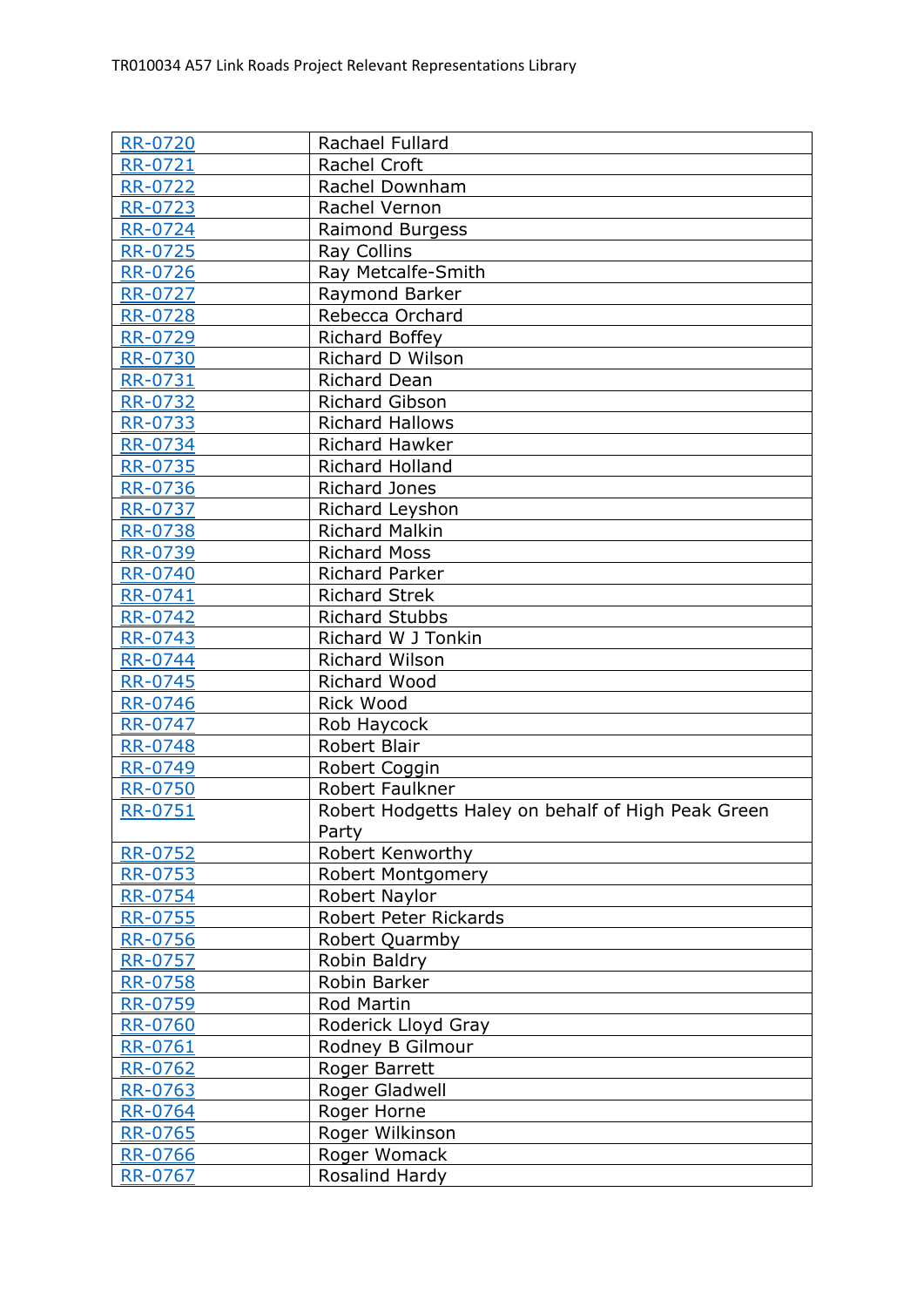| <b>RR-0768</b> | Roy Barton                                                           |
|----------------|----------------------------------------------------------------------|
| RR-0769        | Roy Calder                                                           |
| <b>RR-0770</b> | Roy Ibbotson                                                         |
| RR-0771        | Roy Ladyko                                                           |
| RR-0772        | Russell Baker                                                        |
| RR-0773        | <b>Russell Gard</b>                                                  |
| RR-0774        | Ruth George                                                          |
| <b>RR-0775</b> | Ruth Pothecary                                                       |
| <b>RR-0776</b> | Ruth Terry                                                           |
| RR-0777        | Ryan Mountford                                                       |
| RR-0778        | S J Hunter                                                           |
| RR-0779        | S J Hunter                                                           |
| RR-0780        | S M Hardy                                                            |
| <b>RR-0781</b> | S Stott                                                              |
| <b>RR-0782</b> | S Walsh                                                              |
| RR-0783        | Sam Hardy                                                            |
| RR-0784        | Samantha Bennett                                                     |
| RR-0785        | Samantha Ratcliff                                                    |
| <b>RR-0786</b> | <b>Samuel McNeice</b>                                                |
| RR-0787        | Sandra Weedon                                                        |
| <b>RR-0788</b> | Sandra Wray                                                          |
| RR-0789        | Sarah Beard                                                          |
| RR-0790        | Sarah Broadbent                                                      |
| RR-0791        | Sarah Carter                                                         |
| RR-0792        | Savills (UK) Ltd (Savills (UK) Ltd) on behalf of                     |
|                | Crossways Commercial Estates Ltd                                     |
| <b>RR-0793</b> | Savills (UK) Ltd (Savills (UK) Ltd) on behalf of Mr D                |
|                | Radford<br>Savills on behalf of Trustees of Mrs E Bissill's Marriage |
| <b>RR-0794</b> | Settlement                                                           |
| <b>RR-0795</b> | Shabnam Rani                                                         |
| RR-0796        | Sharefirst My Journey to School                                      |
| RR-0797        | <b>Sharon Coombs</b>                                                 |
| RR-0798        | Sharon Jones                                                         |
| <u>RR-0799</u> | <b>Sharon Nichols</b>                                                |
| <b>RR-0800</b> | Sheffield Climate Alliance                                           |
| <b>RR-0801</b> | Sheffield Green Party                                                |
| RR-0802        | Sheila Bailey                                                        |
| RR-0803        | Sheila Saunders                                                      |
| <b>RR-0804</b> | <b>Shirley Brown</b>                                                 |
| <b>RR-0805</b> | Simon Bellis                                                         |
| <b>RR-0806</b> | Simon Cadogan                                                        |
| RR-0807        | Simon Hollinghurst                                                   |
| RR-0808        | Simon Hunt                                                           |
| RR-0809        | Simon Hurrell                                                        |
| RR-0810        | Simon Turner                                                         |
| RR-0811        | Simon Unwin                                                          |
| RR-0812        | Sonia Tarr                                                           |
| RR-0813        | Sophie Leech                                                         |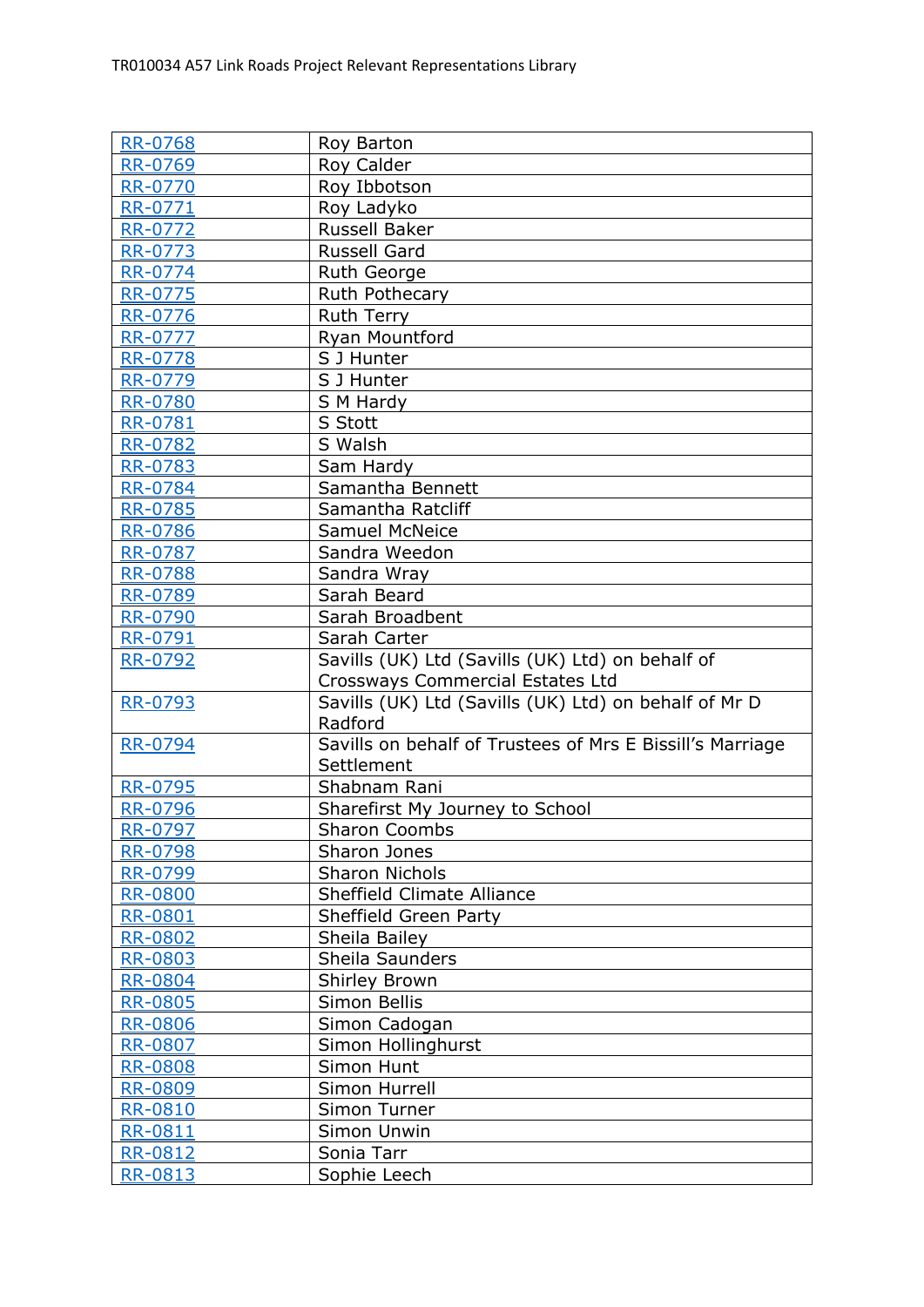| <b>RR-0814</b> | Sport England                         |
|----------------|---------------------------------------|
| <b>RR-0815</b> | <b>Stacey Martin</b>                  |
| RR-0816        | Stephanie Haley                       |
| RR-0817        | <b>Stephanie Tierney</b>              |
| RR-0818        | Stephen Bagshaw                       |
| RR-0819        | Stephen Christie                      |
| <b>RR-0820</b> | Stephen Darragh                       |
| <b>RR-0821</b> | Stephen Ellingham                     |
| <b>RR-0822</b> | Stephen Ellingham                     |
| <b>RR-0823</b> | Stephen Hague                         |
| <b>RR-0824</b> | Stephen Ian Blakemore                 |
| RR-0825        | Stephen Marsden                       |
| <b>RR-0826</b> | Stephen Mason                         |
| <b>RR-0827</b> | Stephen Oswald                        |
| <b>RR-0828</b> | Stephen Robinson                      |
| RR-0829        | Stephen Webster                       |
| <b>RR-0830</b> | Stephen Yorke                         |
| RR-0831        | <b>Steve Casey</b>                    |
| RR-0832        | <b>Steve Curtis</b>                   |
| RR-0833        | <b>Steve Foote</b>                    |
| RR-0834        | Steve Hitchmough                      |
| <b>RR-0835</b> | <b>Steve Lomas</b>                    |
| <b>RR-0836</b> | Steven Ellis                          |
| <b>RR-0837</b> | Steven H Tinsley                      |
| RR-0838        | <b>Steven Hall</b>                    |
| RR-0839        | Steven Howarth                        |
| <b>RR-0840</b> | Steven Leahy                          |
| RR-0841        | <b>Stewart Taylor</b>                 |
| <b>RR-0842</b> | <b>Stewart Winterbottom</b>           |
| <b>RR-0843</b> | <b>Stuart Braddock</b>                |
| <b>RR-0844</b> | <b>Stuart Broadhurst</b>              |
| <b>RR-0845</b> | <b>Stuart Clarke</b>                  |
| RR-0846        | <b>Stuart Daly</b>                    |
| <b>RR-0847</b> | <b>Stuart Elliott</b>                 |
| <b>RR-0848</b> | <b>Stuart Goussetis</b>               |
| RR-0849        | <b>Stuart O'Connor</b>                |
| RR-0850        | <b>Stuart Roberts</b>                 |
| RR-0851        | Sue Dow                               |
| RR-0852        | Sue Moyes                             |
| RR-0853        | Susan Bennett                         |
| RR-0854        | Susan fridlington                     |
| <b>RR-0855</b> | Susan Hall                            |
| <u>RR-0856</u> | Susan Jones                           |
| RR-0857        | Susan Leeson                          |
| RR-0858        | <b>Susan Parkes</b>                   |
| RR-0859        | Susan Stott                           |
| <b>RR-0860</b> | Suzanne Kidd                          |
| RR-0861        | Tameside Metropolitan Borough Council |
| <b>RR-0862</b> | <b>Terence Cross</b>                  |